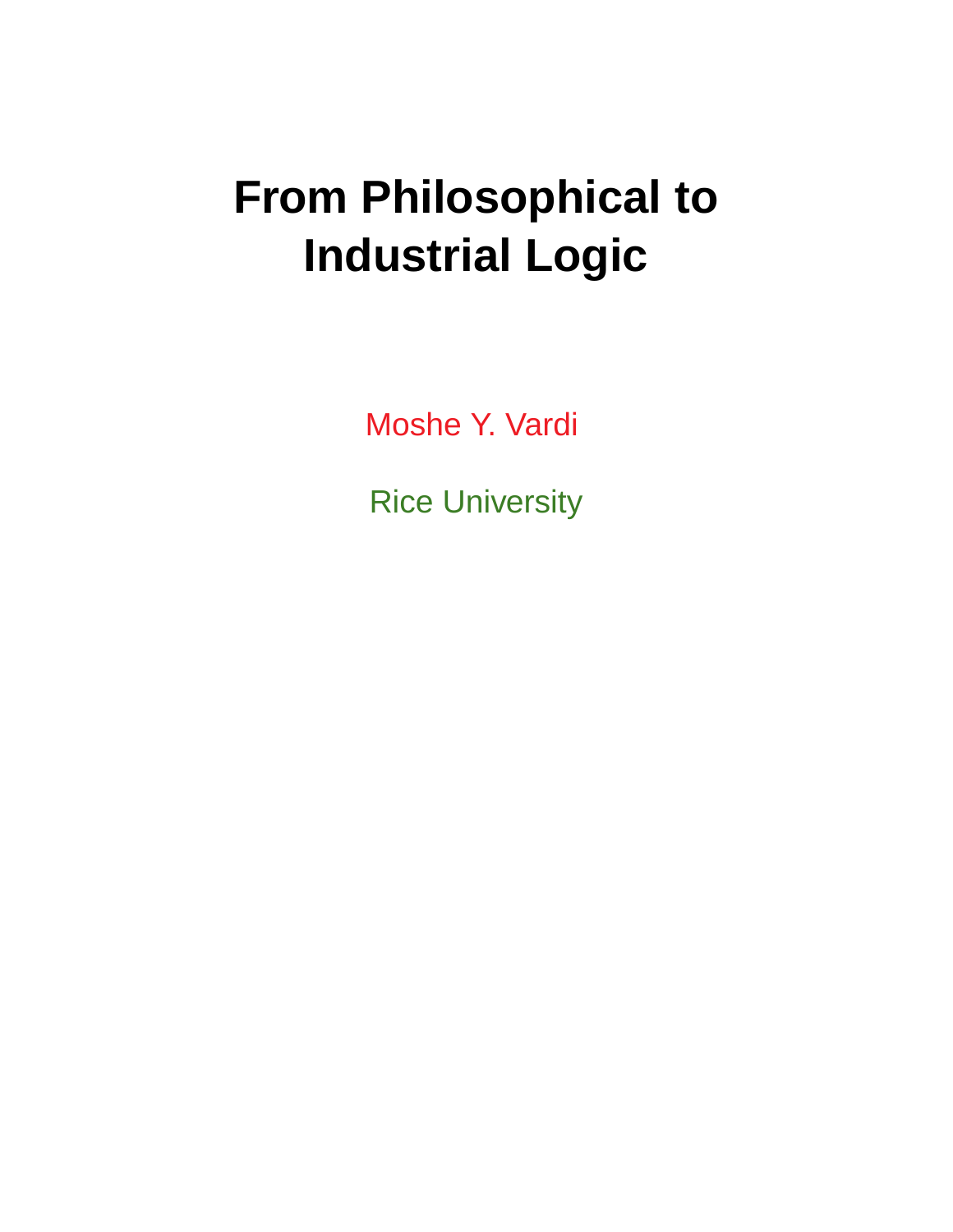### **Thread I: Entscheidungsproblem**

**Entscheidungsproblem** (**The Decision Problem**) [Hilbert-Ackermann, 1928]: Decide if a given firstorder sentence is valid (dually, Satisfiable).

**Church-Turing Theorem**, 1936: The Decision Problem is unsolvable.

**Classification Project**: Identify decidable fragments of first-order logic.

- Monadic Class
- Bernays-Schönfinkel Class
- Ackermann Class
- Gödel Class (w/o  $=$ )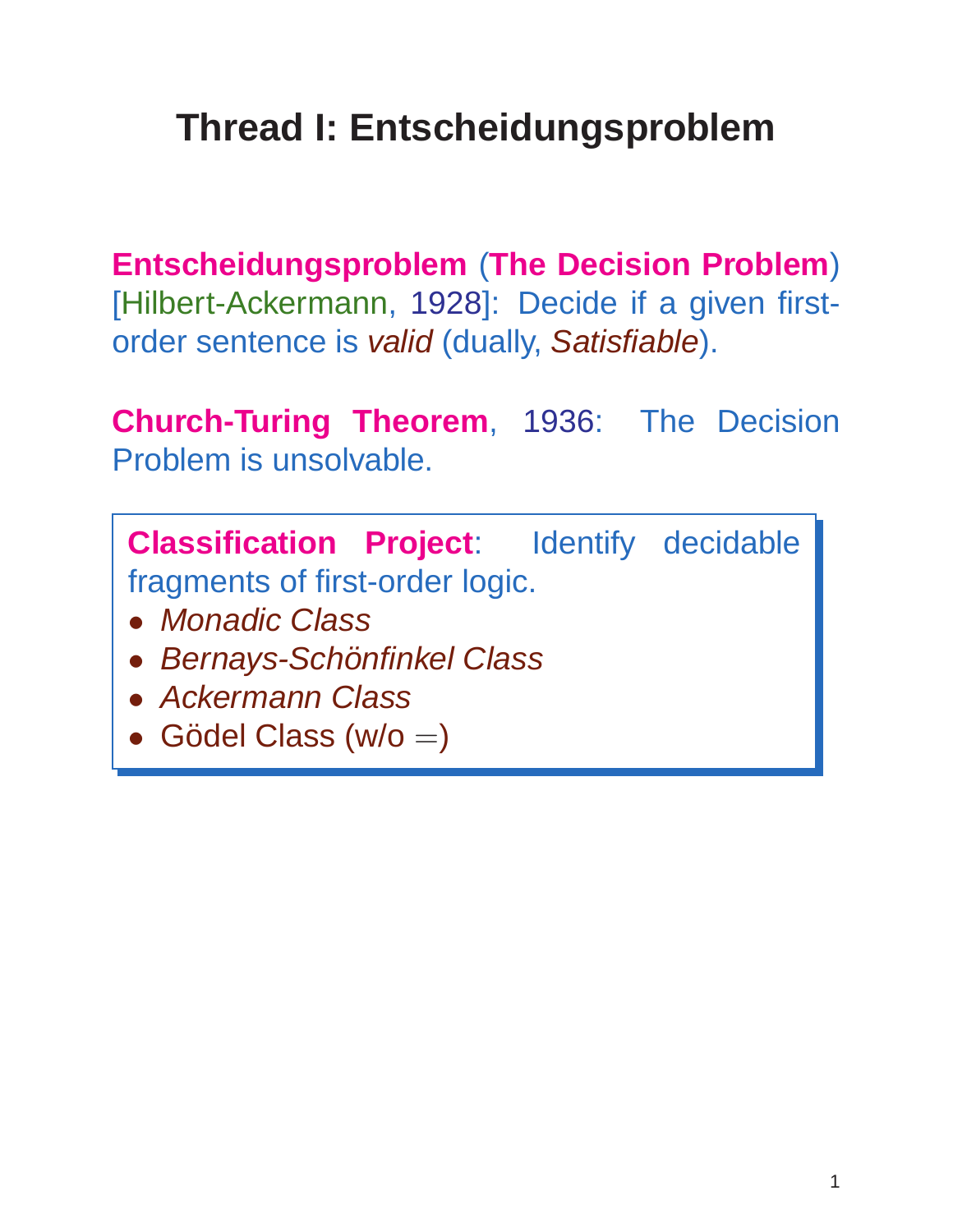### **Monadic Logic**

**Monadic Class:** First-order logic with = and monadic predicates – captures syllogisms.

•  $(\forall x)P(x),(\forall x)(P(x) \rightarrow Q(x)) \models (\forall x)Q(x)$ 

[Löwenheim, 1915]: The Monadic Class is decidable.

• Proof: Bounded-model property – if a sentence is satisfiable, it is satisfiable in a structure of bounded size.

• Proof technique: quantifier elimination.

**Monadic Second-Order Logic**: Allow secondorder quantification on monadic predicates.

[Skolem, 1919]: Monadic Second-Order Logic is decidable – via bounded-model property and quantifier elimination.

**Question:** What about <?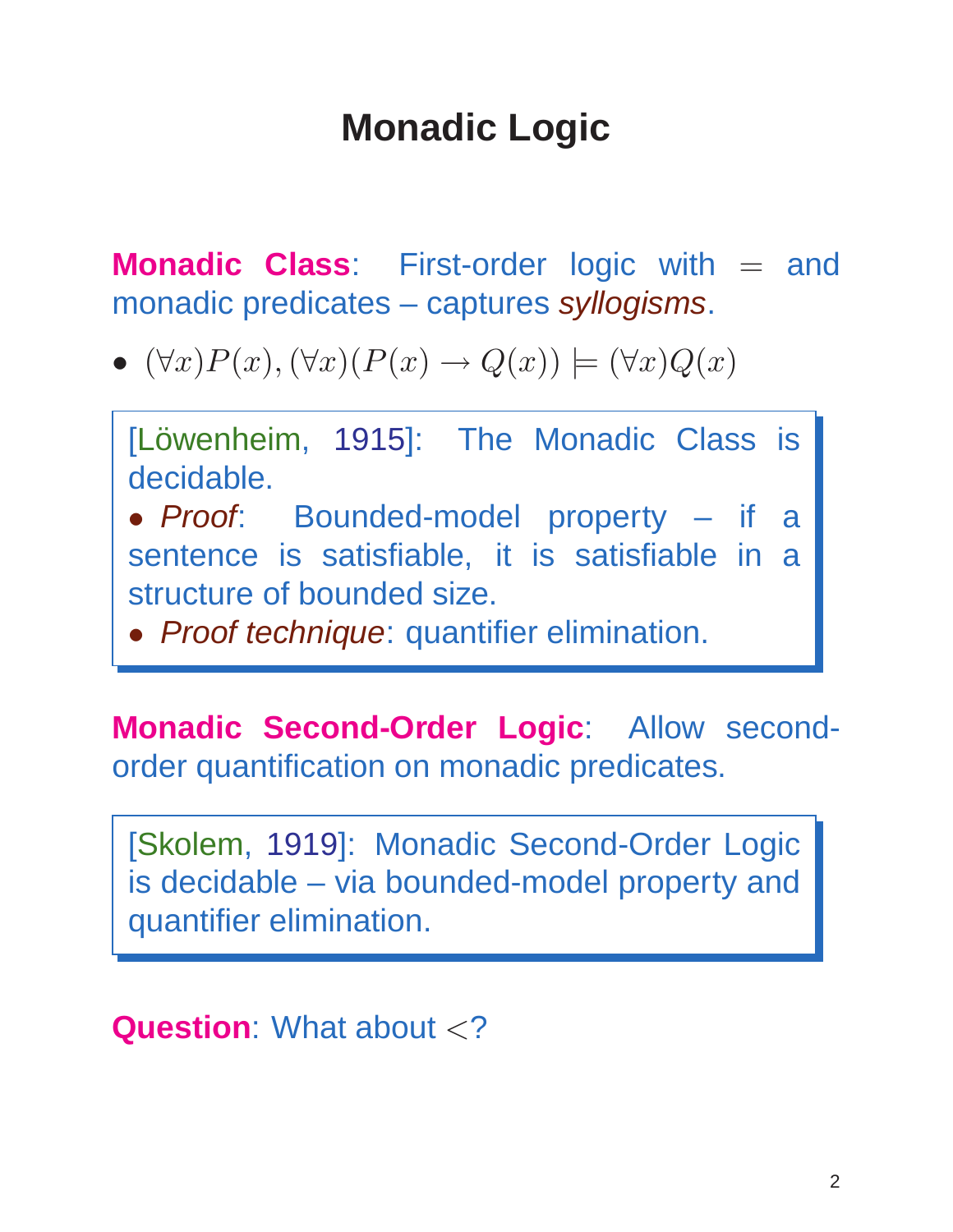### **Thread II: Logic and Automata**

Two paradigms in logic:

• **Paradigm I**: Logic – declarative formalism

**–** Specify properties of mathematical objects, e.g.,  $(\forall x, y, z)(mult(x, y, z) \leftrightarrow mult(y, x, z))$  – commutativity.

• **Paradigm II**: Machines – imperative formalism

**–** Specify computations, e.g., Turing machines, finite-state machines, etc.

**Surprising Phenomenon**: Intimate connection between logic and machines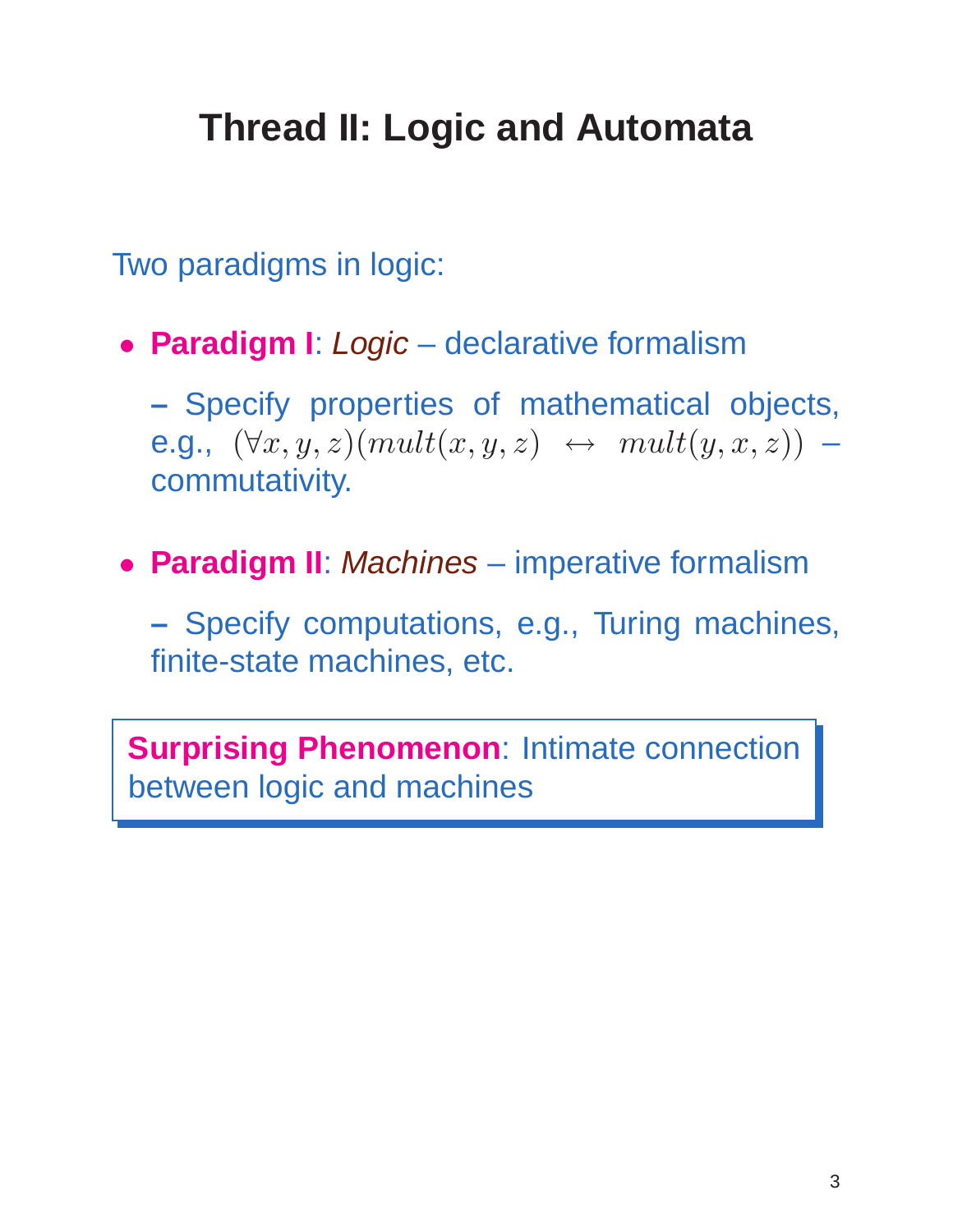#### **Nondeterministic Finite Automata**

- $A = (\Sigma, S, S_0, \rho, F)$
- Alphabet: Σ
- States: S
- Initial states:  $S_0 \subseteq S$
- Nondeterministic transition function:  $\rho: S \times \Sigma \rightarrow 2^S$
- Accepting states:  $F \subseteq S$

**Input word**:  $a_0, a_1, \ldots, a_{n-1}$ **Run**:  $s_0, s_1, \ldots, s_n$ •  $s_0 \in S_0$  $\bullet \ \ s_{i+1} \in \rho(s_i,a_i)$  for  $i \geq 0$ **Acceptance:**  $s_n \in F$ **Recognition**:  $L(A)$  – words accepted by  $A$ .

**Example:** 
$$
\longrightarrow
$$
  $\begin{array}{ccc}\n & \bullet & \overline{1} \\
 \hline\n0 & 0 & 1\n \end{array}$   $\begin{array}{ccc}\n & - \text{ends with 1's} \\
 & \downarrow & \downarrow \\
 & 1\n \end{array}$ 

**Fact**: NFAs define the class Reg of regular languages.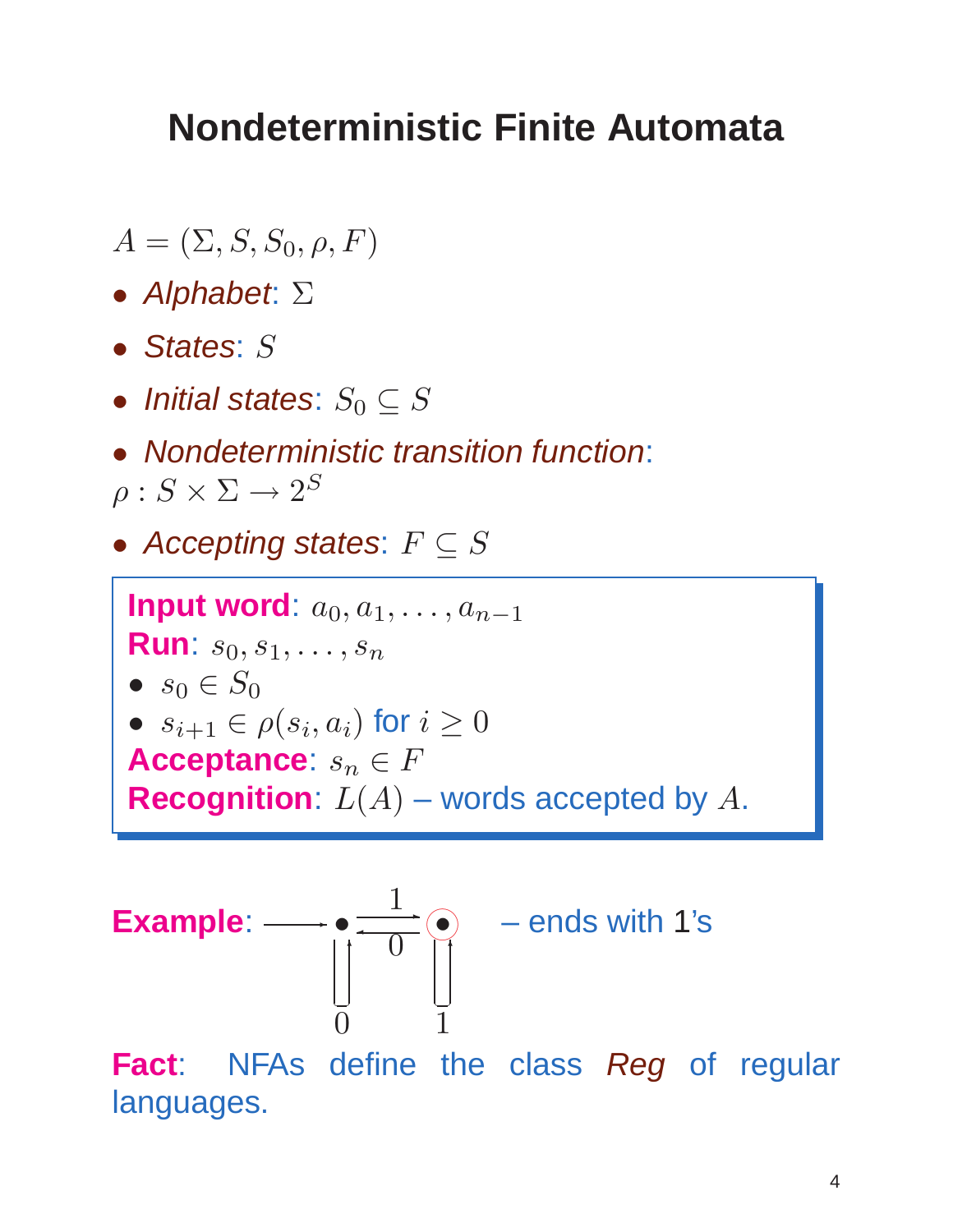### **Logic of Finite Words**

View finite word  $w = a_0, \ldots, a_{n-1}$  over alphabet  $\Sigma$  as a mathematical structure:

- Domain:  $0, \ldots, n-1$
- Binary relation: <
- Unary relations:  $\{P_a : a \in \Sigma\}$

#### **First-Order Logic (FO)**:

- Unary atomic formulas:  $P_a(x)$   $(a \in \Sigma)$
- Binary atomic formulas:  $x < y$

**Example**:  $(\exists x)((\forall y)(\neg(x < y)) \land P_a(x))$  – last letter is  $a$ .

#### **Monadic Second-Order Logic (MSO)**:

- Monadic second-order quantifier: ∃Q
- New unary atomic formulas:  $Q(x)$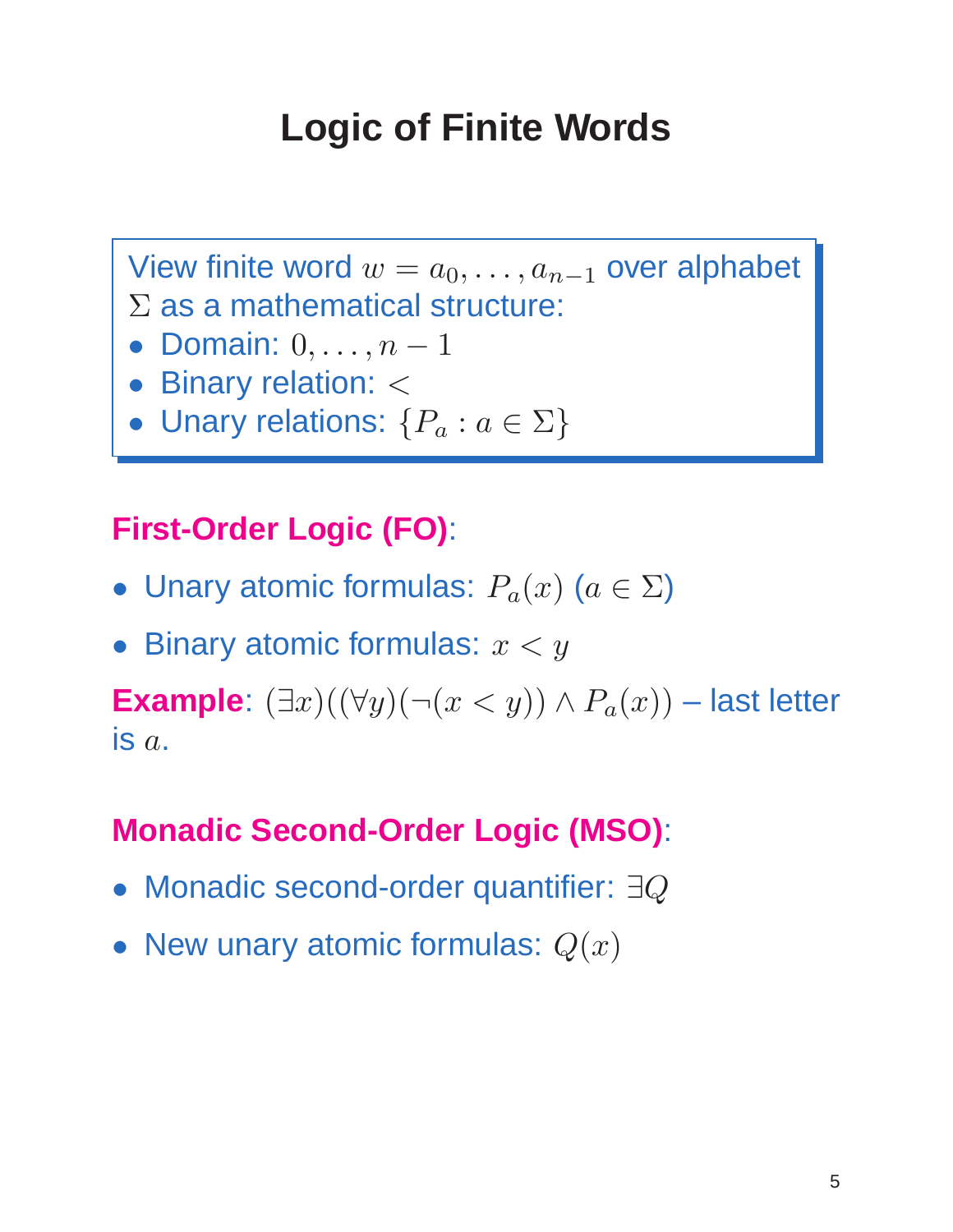#### **NFA vs. MSO**

Theorem [Büchi, Elgot, Trakhtenbrot, 1957-8 (independently)]:  $MSO \equiv NFA$ 

• Both MSO and NFA define the class Reg.

#### **Proof**: Effective

- From NFA to MSO  $(A \mapsto \varphi_A)$ 
	- **–** Existence of run existential monadic quantification

**–** Proper transitions and acceptance - first-order formula

- From MSO to NFA ( $\varphi \mapsto A_{\varphi}$ ): closure of NFAs under
	- **–** Union disjunction
	- **–** Projection existential quantification
	- **–** Complementation negation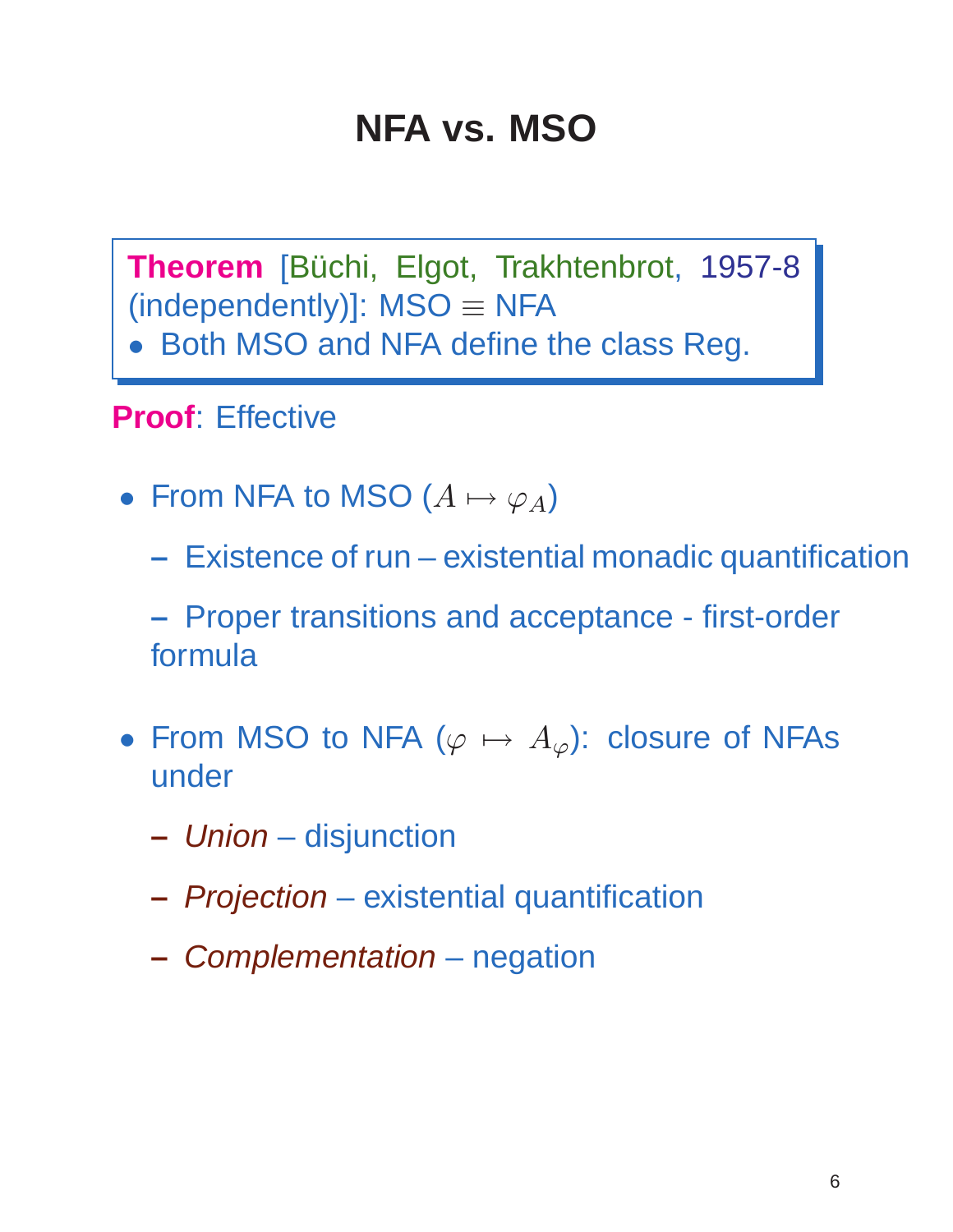## **NFA Complementation**

#### **Run Forest** of A on w:

- Roots: elements of  $S_0$ .
- Children of s at level i: elements of  $\rho(s, a_i)$ .
- Rejection: no leaf is accepting.

**Key Observation**: collapse forest into a DAG – at most one copy of a state at a level; width of DAG is  $|S|$ .

```
Subset Construction Rabin-Scott, 1959:
```
• 
$$
A^c = (\Sigma, 2^S, \{S_0\}, \rho^c, F^c)
$$

• 
$$
F^c = \{T : T \cap F = \emptyset\}
$$

$$
\bullet \ \ \rho^c(T,a) = \bigcup_{t \in T} \rho(t,a)
$$

$$
\bullet \ \ L(A^c) = \Sigma^* - L(A)
$$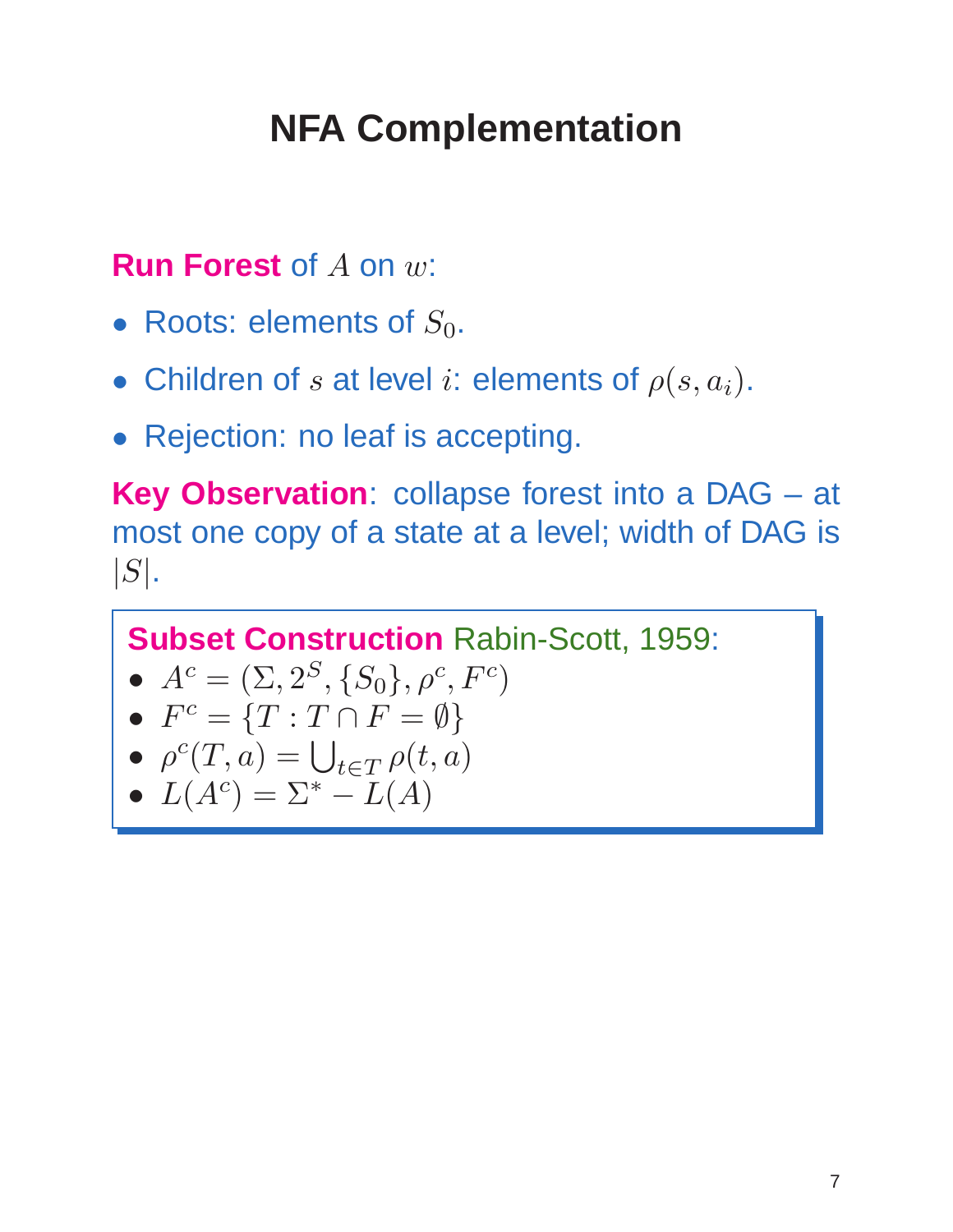#### **Complementation Blow-Up**

$$
A = (\Sigma, S, S_0, \rho, F), |S| = n
$$
  

$$
A^{c} = (\Sigma, 2^{S}, \{S_0\}, \rho^{c}, F^{c})
$$

**Blow-Up**:  $2^n$  upper bound

Can we do better?

Lower Bound: 2<sup>n</sup> Sakoda-Sipser 1978, Birget 1993

$$
L_n = (0+1)^* 1(0+1)^{n-1} 0(0+1)^*
$$

- $L_n$  is easy for NFA
- $\overline{L_n}$  is hard for NFA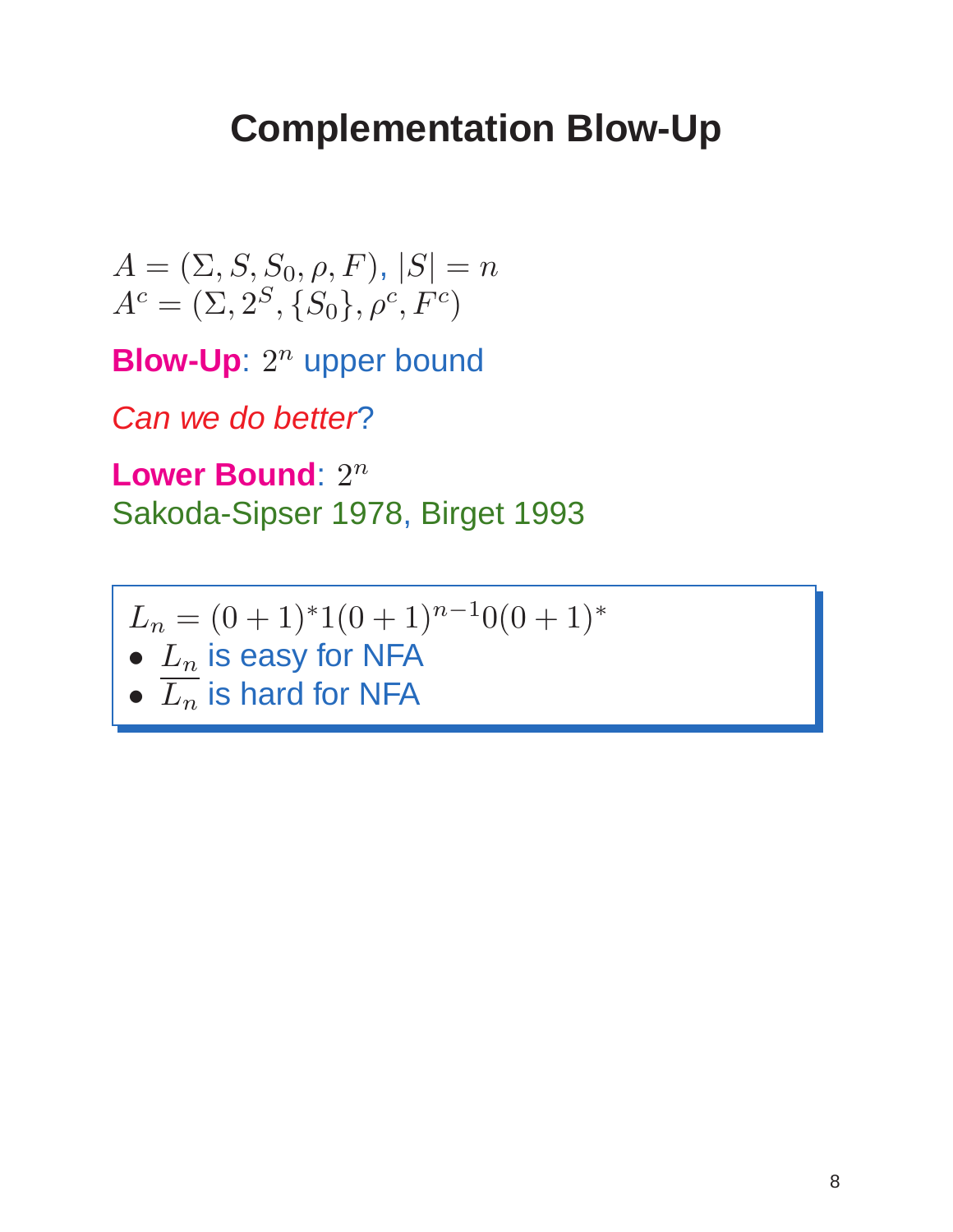### **NFA Nonemptiness**

#### **Nonemptiness**:  $L(A) \neq \emptyset$

**Nonemptiness Problem**: Decide if given A is nonempty.

**Directed Graph**  $G_A = (S, E)$  of NFA  $A =$  $(\Sigma, S, S_0, \rho, F)$ : • Nodes: S • Edges:  $E = \{(s,t) : t \in \rho(s,a) \text{ for some } a \in \mathbb{R}\}$ Σ}

**Lemma**:  $A$  is nonempty iff there is a path in  $G_A$  from  $S_0$  to  $F$ .

• Decidable in time linear in size of  $A$ , using breadth-first search or depth-first search.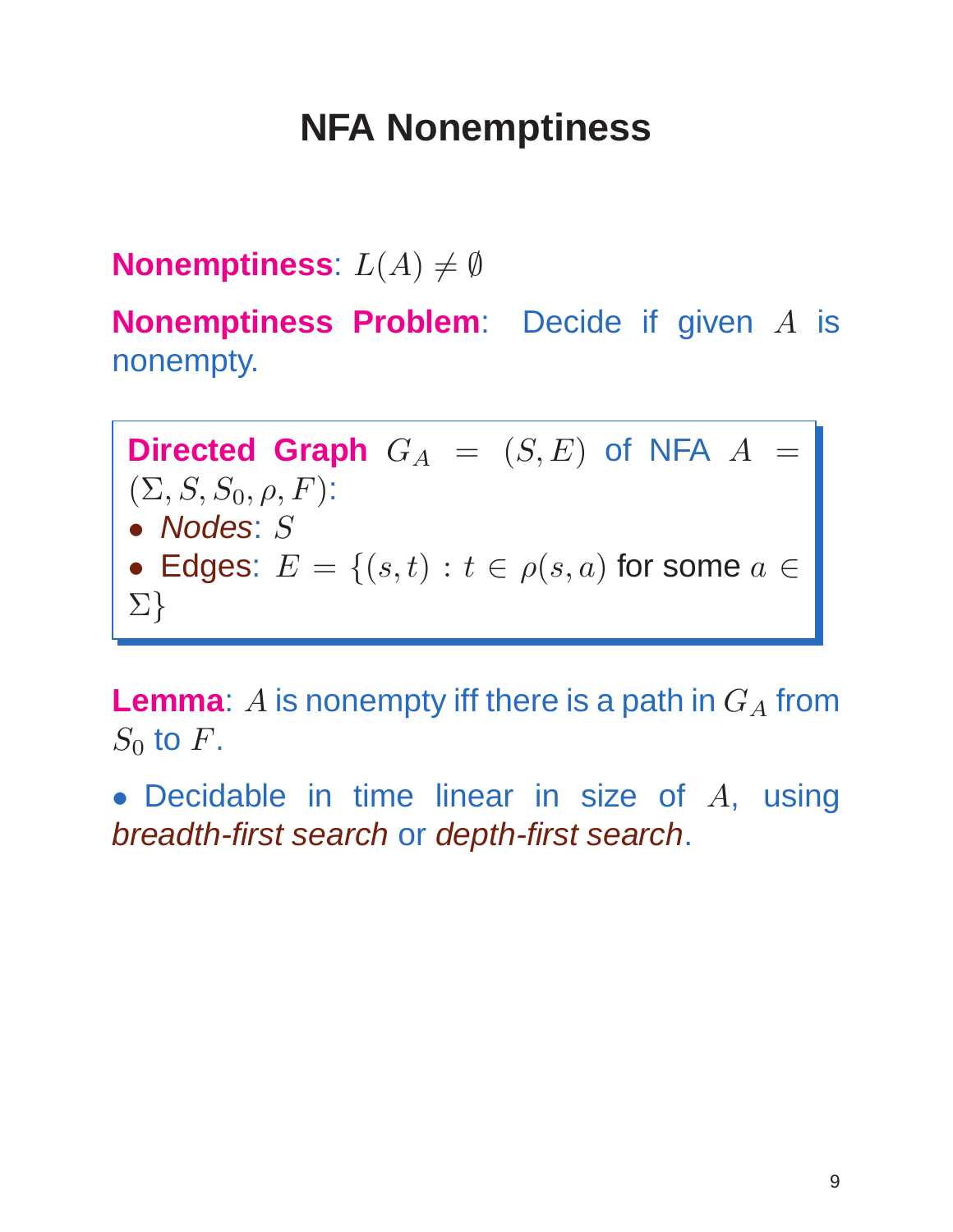## **MSO Satisfiability – Finite Words**

**Satisfiability**:  $models(\psi) \neq \emptyset$ 

**Satisfiability Problem:** Decide if given  $ψ$  is satisfiable.

**Lemma**:  $\psi$  is satisfiable iff  $A_{\psi}$  is nonnempty.

**Corollary**: MSO satisfiability is decidable.

- Translate  $\psi$  to  $A_{\psi}$ .
- Check nonemptiness of  $A_{\psi}$ .

#### **Complexity**:

• Upper Bound: Nonelementary Growth



(tower of height  $O(n)$ )

• Lower Bound [Stockmeyer, 1974]: Satisfiability of FO over finite words is nonelementary (no boundedheight tower).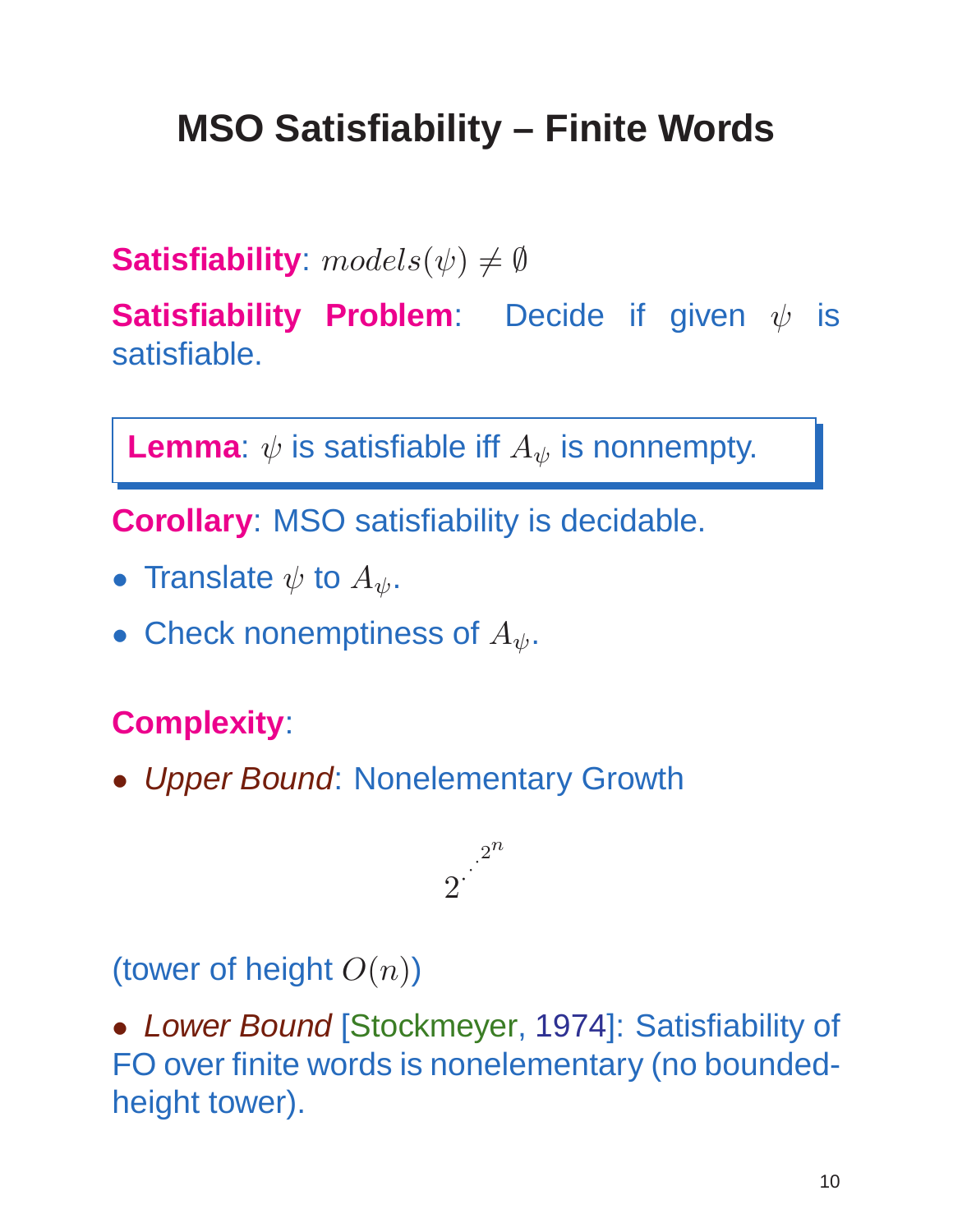### **Thread III: Sequential Circuits**

Church, 1957: Use logic to specify sequential circuits.

**Sequential circuits**:  $C = (I, O, R, f, g, R_0)$ 

- $\bullet$  *I*: input signals
- O: output signals
- $\bullet$   $R$ : sequential elements
- $\bullet\ f:2^I \times 2^R \rightarrow 2^R$ : transition function
- $\bullet\,\,g: 2^R \rightarrow 2^O$ : output function
- $R_0 \in 2^R$ : initial assignment

#### **Trace**: element of  $(2^I \times 2^R \times 2^O)^\omega$

$$
t=(I_0, R_0, O_0), (I_1, R_1, O_1), \ldots
$$

•  $R_{j+1} = f(I_j, R_j)$ 

$$
\bullet \ \ O_j=g(R_j)
$$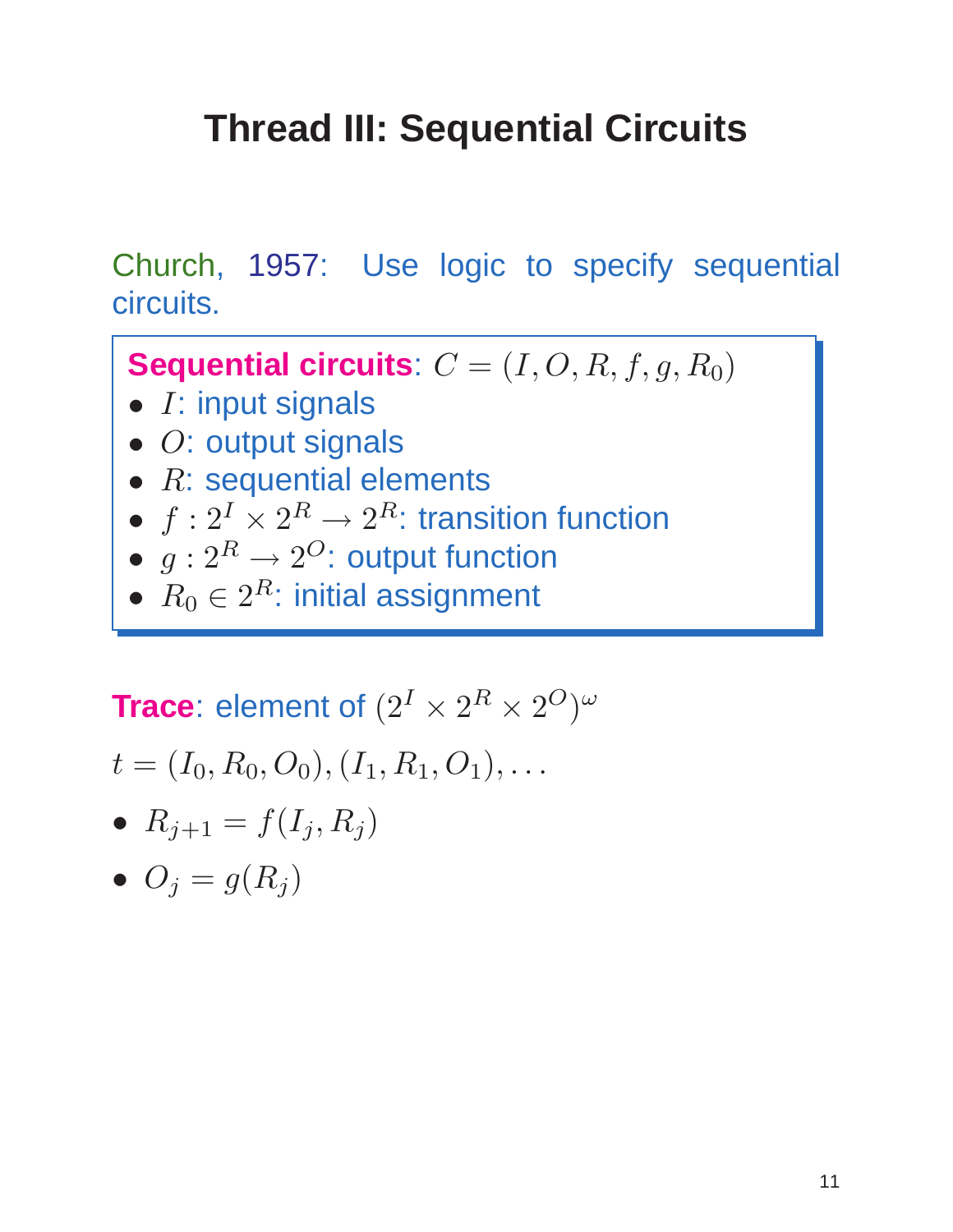## **Specifying Traces**

View infinite trace  $t = (I_0, R_0, O_0), (I_1, R_1, O_1), \ldots$ as a mathematical structure:

- Domain: N
- Binary relation:  $<$
- Unary relations:  $I \cup R \cup O$

#### **First-Order Logic (FO)**:

- Unary atomic formulas:  $P(x)$   $(P \in I \cup R \cup O)$
- Binary atomic formulas:  $x < y$

**Example**:  $(\forall x)(\exists y)(x \leq y \land P(y)) - P$  holds i.o.

#### **Monadic Second-Order Logic (MSO)**:

- Monadic second-order quantifier: ∃Q
- New unary atomic formulas:  $Q(x)$

**Model-Checking Problem**: Given circuit C and formula  $\varphi$ ; does  $\varphi$  hold in all traces of  $C$ ?

**Easy Observation**: Model-checking problem reducible to satisfiability problem – use FO to encode the "logic" (i.e.,  $f, g$ ) of the circuit  $C$ .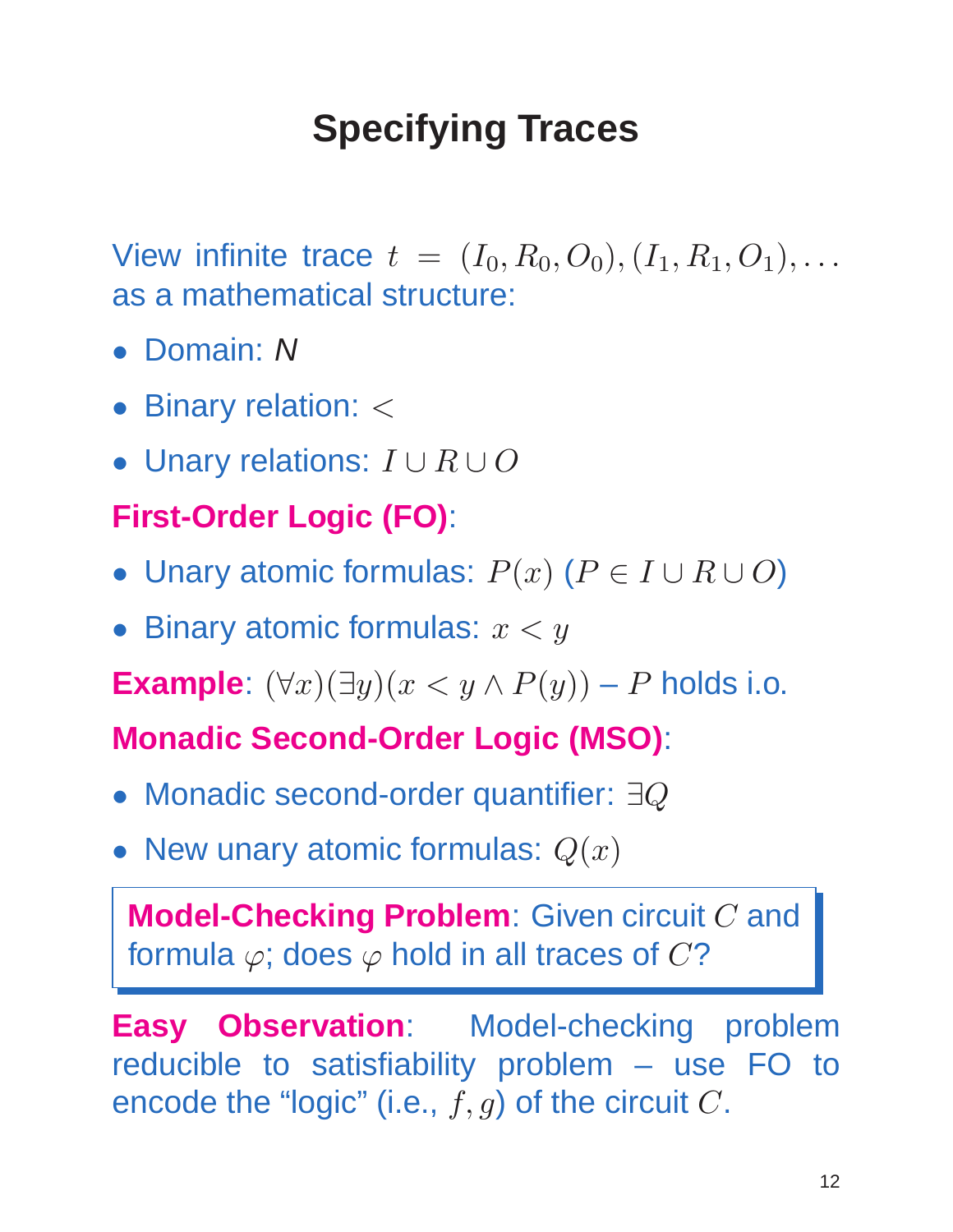### **Büchi Automata**

**Büchi Automaton**:  $A = (\Sigma, S, S_0, \rho, F)$ 

- Alphabet: Σ
- States: S
- Initial states:  $S_0 \subseteq S$
- Transition function:  $\rho: S \times \Sigma \rightarrow 2^S$
- Accepting states:  $F \subseteq S$

**Input word**:  $a_0, a_1, \ldots$ 

**Run**:  $s_0, s_1, \ldots$ 

- $s_0 \in S_0$
- $s_{i+1} \in \rho(s_i, a_i)$  for  $i \geq 0$

**Acceptance:** F visited infinitely often



**Fact**: Büchi automata define the class  $\omega$ -Reg of  $\omega$ regular languages.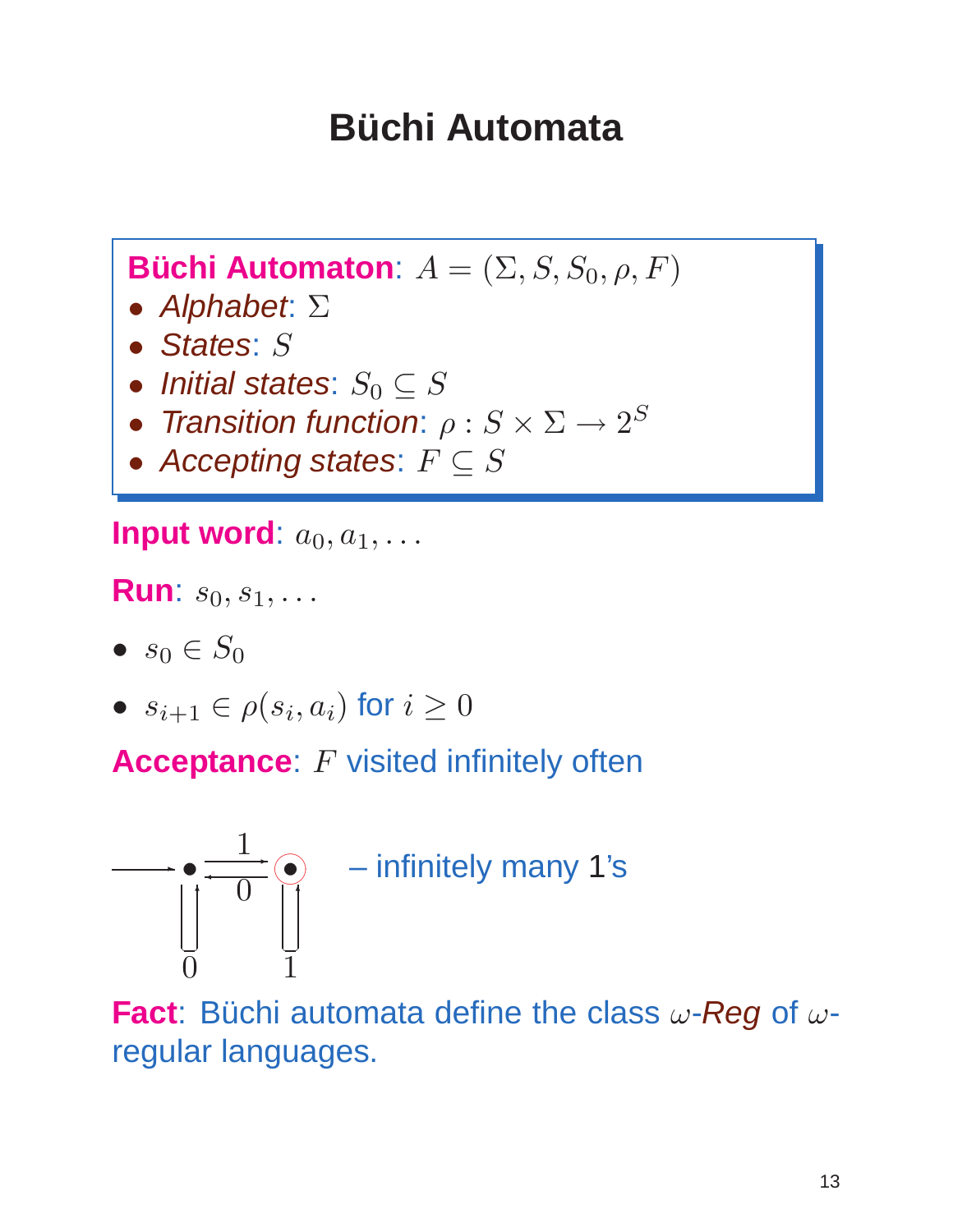## **Logic vs. Automata II**

**Paradigm**: Compile high-level logical specifications into low-level finite-state language

**Compilation Theorem: [Büchi,1960] Given an** MSO formula  $\varphi$ , one can construct a Büchi automaton  $A_{\varphi}$  such that a trace  $\sigma$  satisfies  $\varphi$ if and only if  $\sigma$  is accepted by  $A_{\varphi}$ .

#### **MSO Satisfiability Algorithm**:

1.  $\varphi$  is satisfiable iff  $L(A_{\varphi})\neq\emptyset$ 

2.  $L(\Sigma, S, S_0, \rho, F) \neq \emptyset$  iff there is a path from  $S_0$  to a state  $f \in F$  and a cycle from f to itself.

**Corollary** [Church, 1960]: Model checking sequential circuits wrt MSO specs is decidable.

Church, 1960: "Algorithm not very efficient" (nonelementary complexity, [Stockmeyer, 1974]).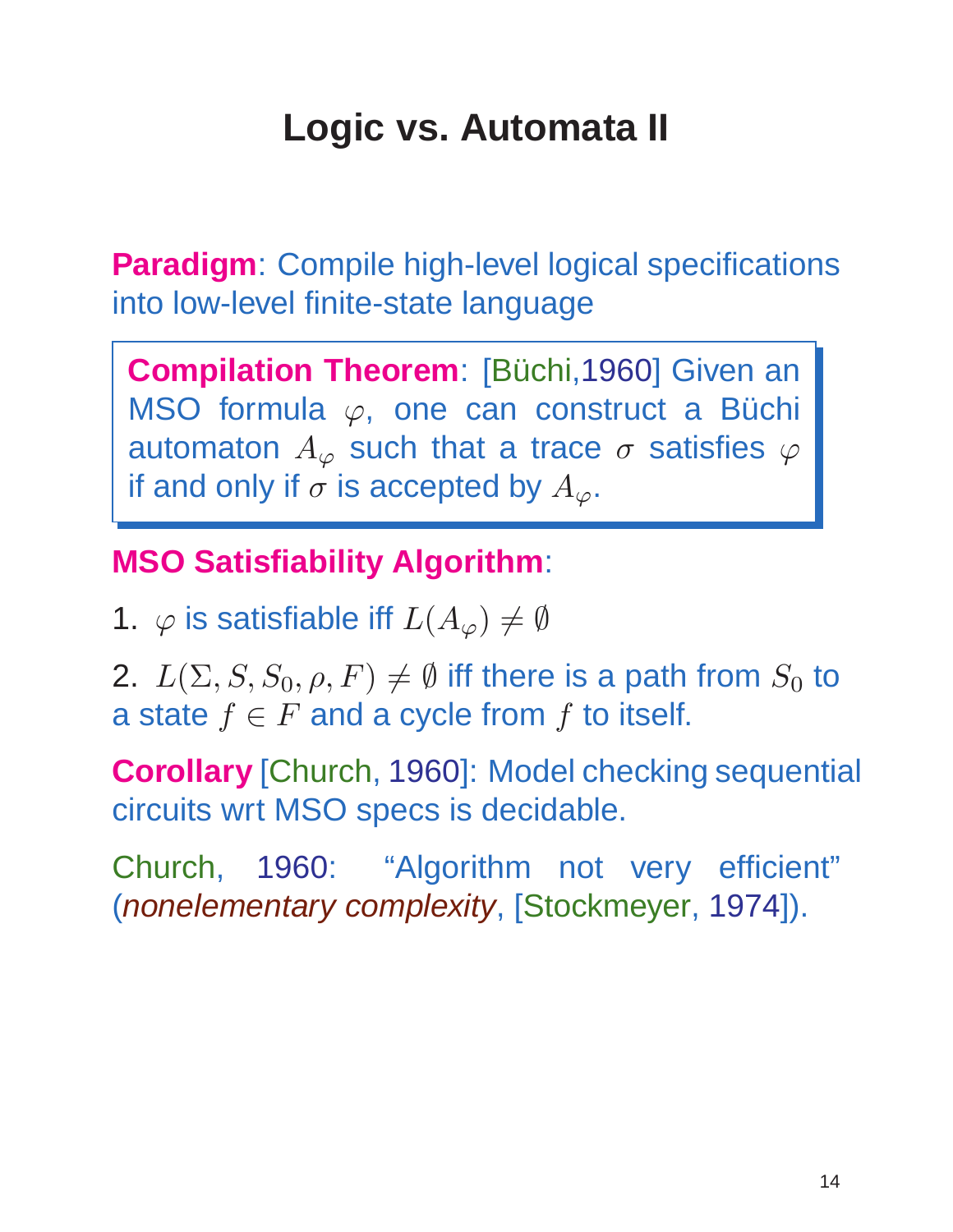#### **Catching Bugs with A Lasso**



Figure 1: Ashutosh's Blog, November 23, 2005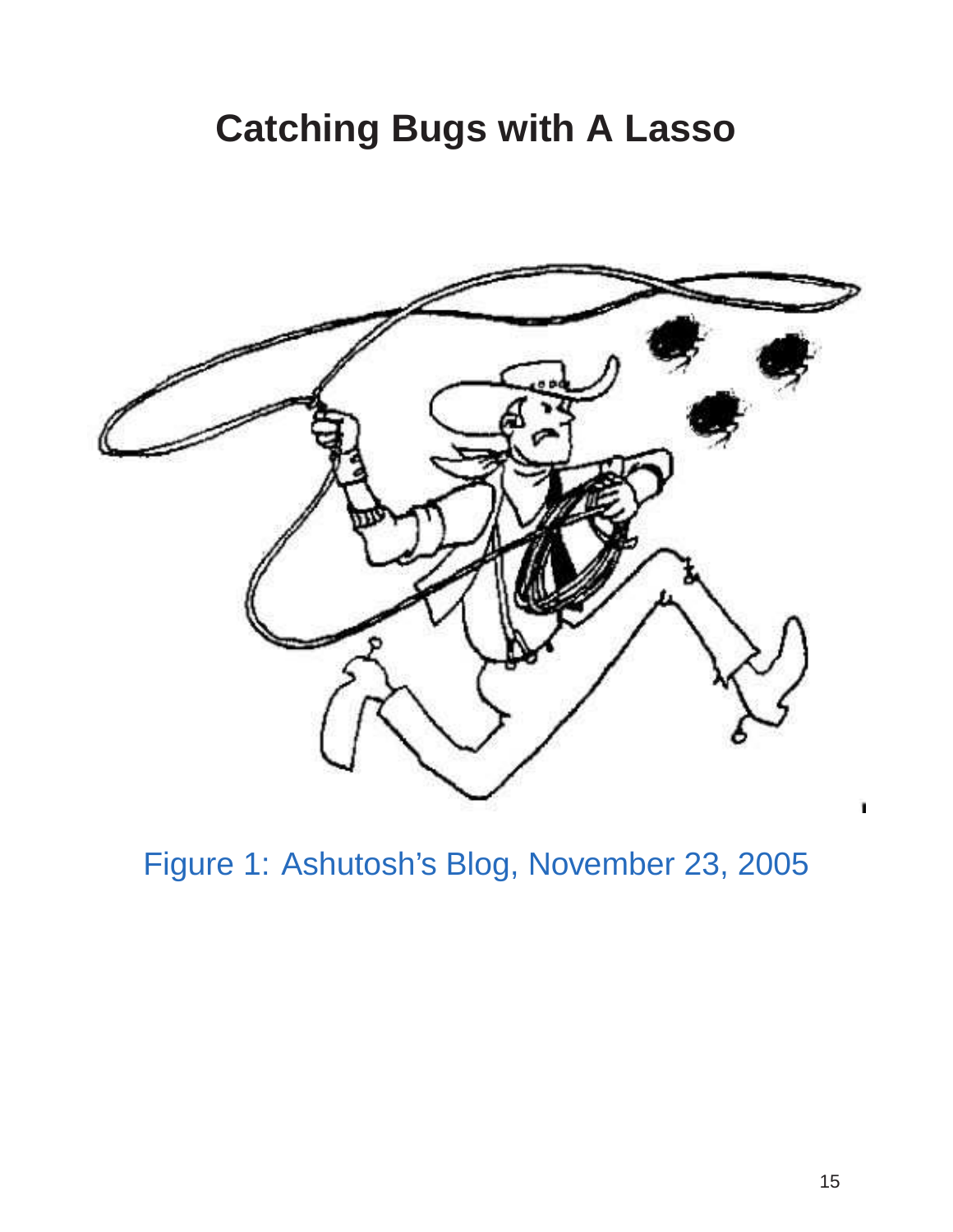## **Büchi Complementation**



 $\rho({s}, 0) = {s, t}, \rho({s, t}, 0) = {s, t}$ 

#### **History**

- Büchi'62: doubly exponential construction.
- SVW'85:  $16^{n^2}$  upper bound
- Safra'88:  $n^{2n}$  upper bound
- Michel'88:  $(n/e)^n$  lower bound
- KV'97:  $(6n)^n$  upper bound
- FKV'04:  $(0.97n)^n$  upper bound
- Yan'06:  $(0.76n)^n$  lower bound
- Schewe'09:  $(0.76n)^n$  upper bound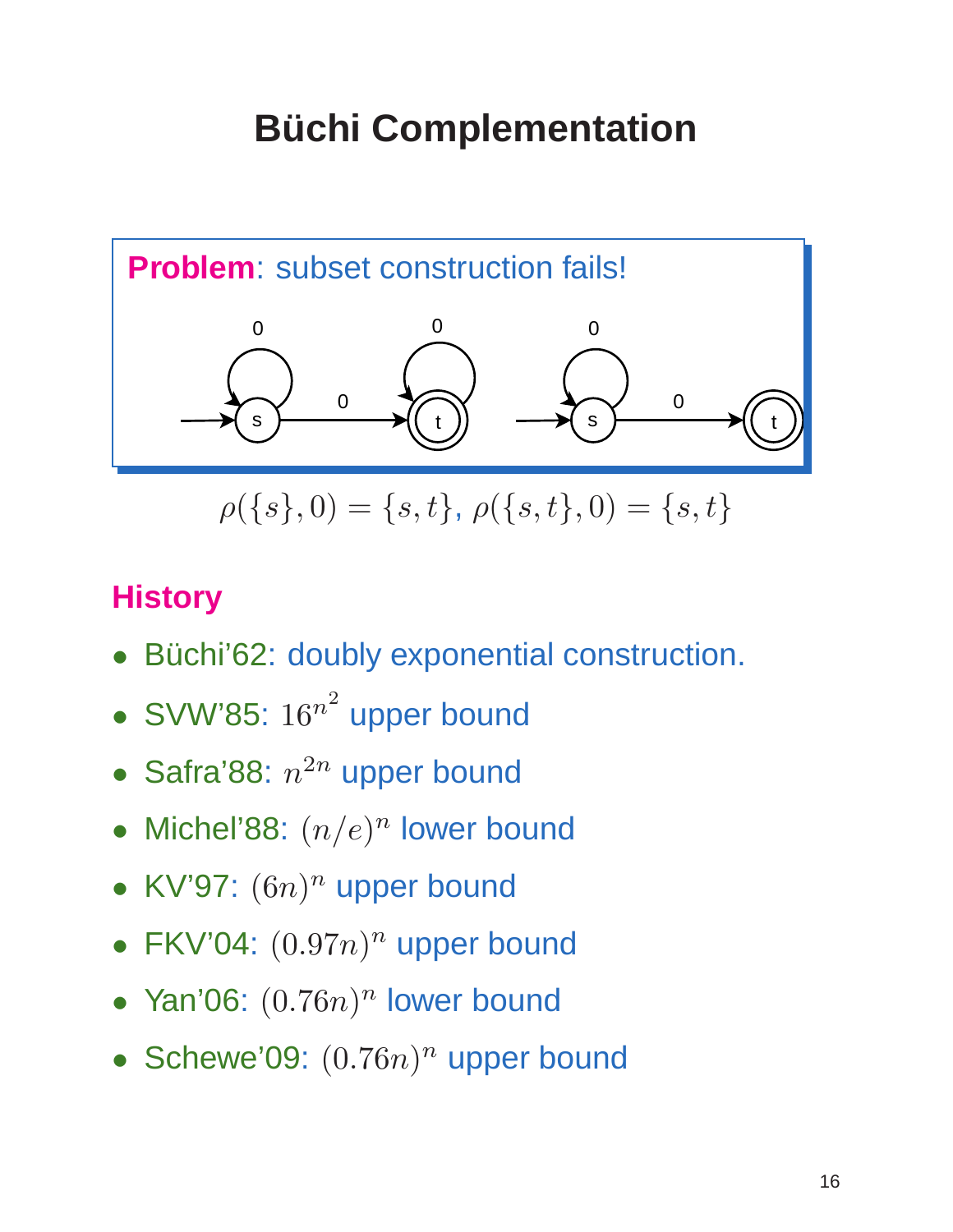## **Thread IV: Temporal Logic**

Prior, 1914–1969, Philosophical Preoccupations:

• Religion: Methodist, Presbytarian, atheist, agnostic

- Ethics: "Logic and The Basis of Ethics", 1949
- Free Will, Predestination, and Foreknowledge:

**–** "The future is to some extent, even if it is only a very small extent, something we can make for ourselves".

**–** "Of what will be, it has now been the case that it will be."

**–** "There is a deity who infallibly knows the entire future."

Mary Prior: "I remember his waking me one night [in 1953], coming and sitting on my bed, ..., and saying he thought one could make a formalised tense logic."

• 1957: "Time and Modality"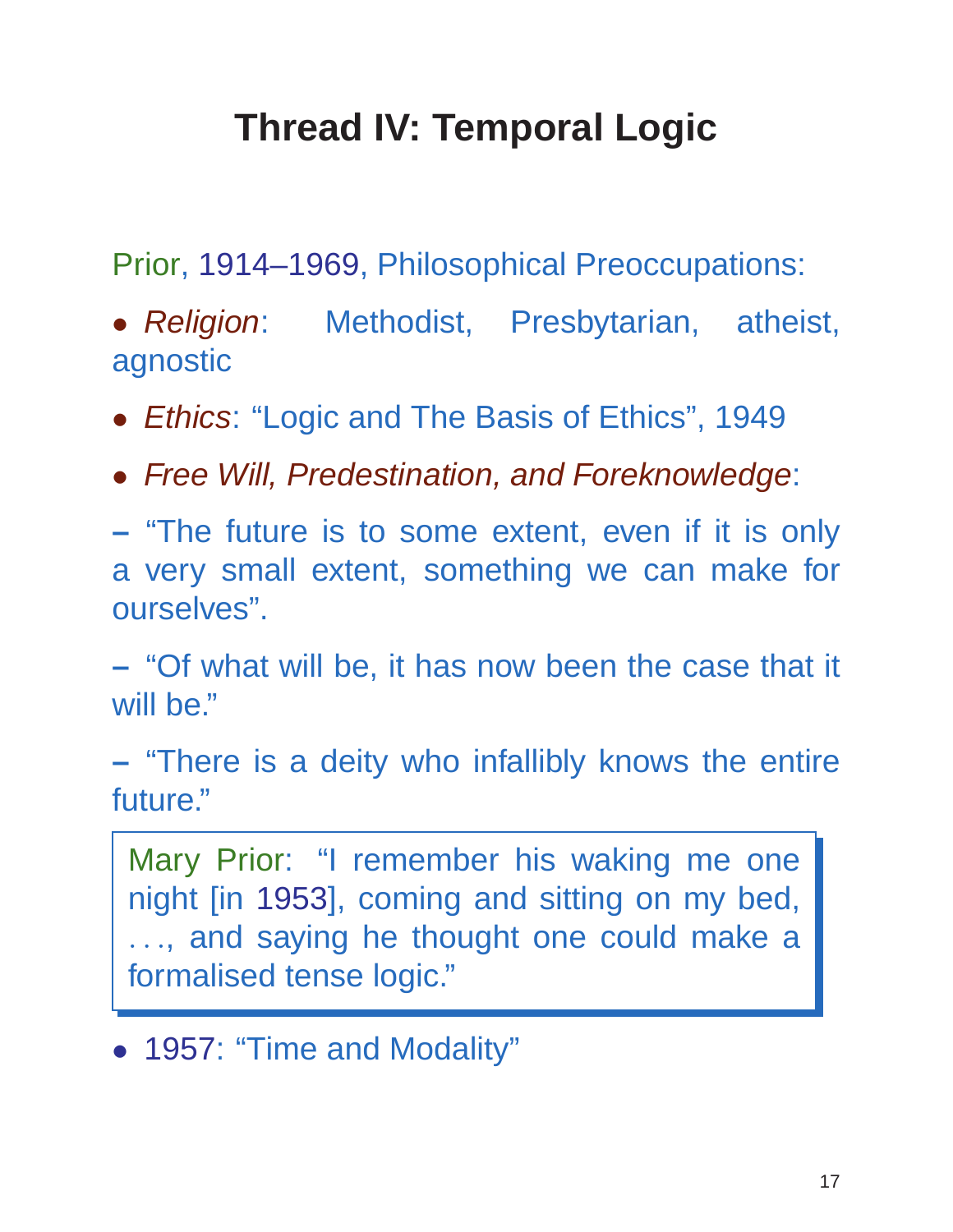#### **Linear vs. Branching Time, A**

• Prior's first lecture on tense logic, Wellington University, 1954: linear time.

• Prior's "Time and modality", 1957: relationship between linear tense logic and modal logic.

• Sep. 1958, letter from Saul Kripke: "[I]n an indetermined system, we perhaps should not regard time as a linear series, as you have done. Given the present moment, there are several possibilities for what the next moment may be like – and for each possible next moment, there are several possibilities for the moment after that. Thus the situation takes the form, not of a linear sequence, but of a 'tree"'. (Kripke was a high-school student, not quite 18, in Omaha, Nebraska.)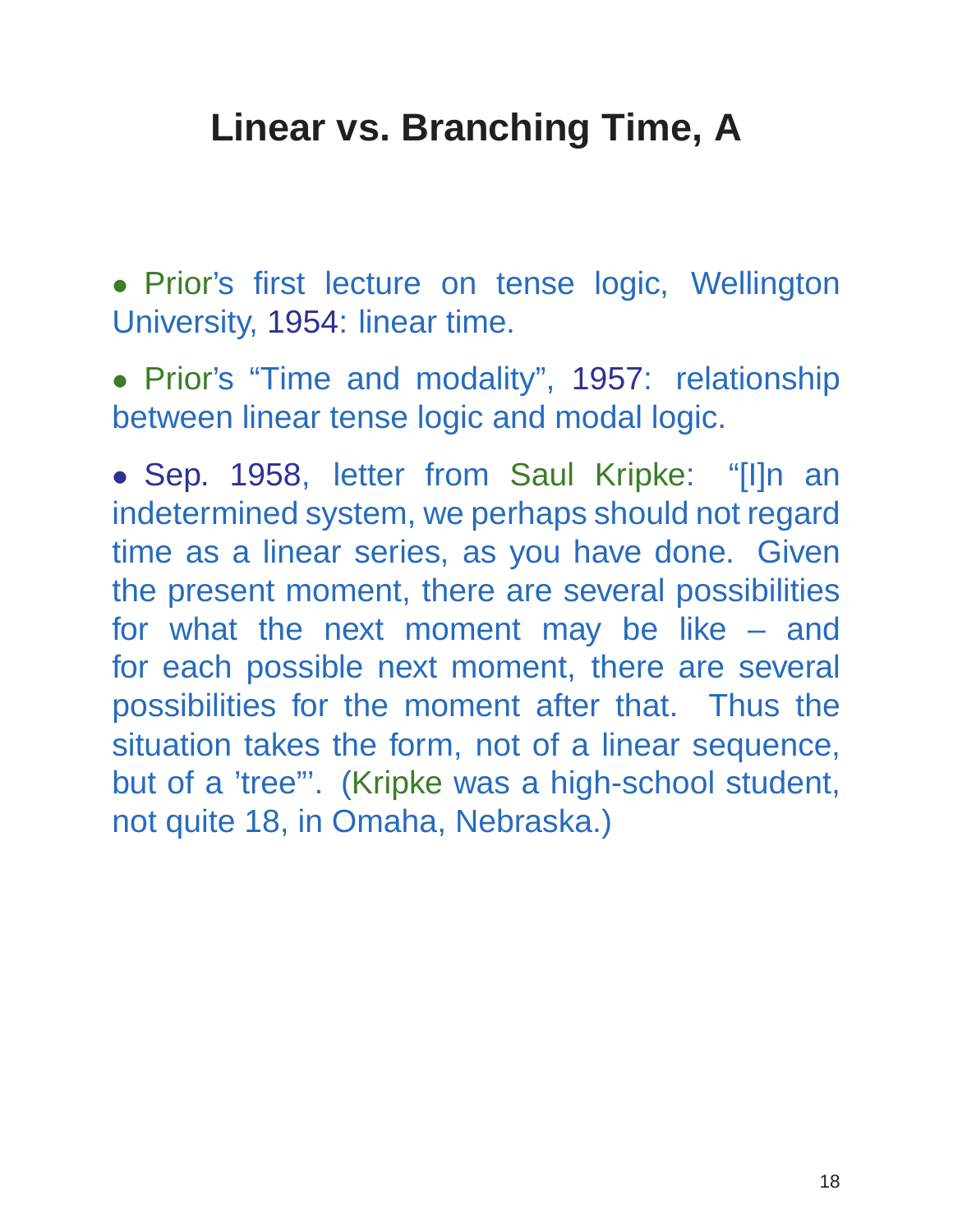### **Linear vs. Branching Time, B**

- **Linear time**: a system induces a set of traces
- Specs: describe traces

- **Branching time**: a system induces a trace tree
- Specs: describe trace trees



...

...

...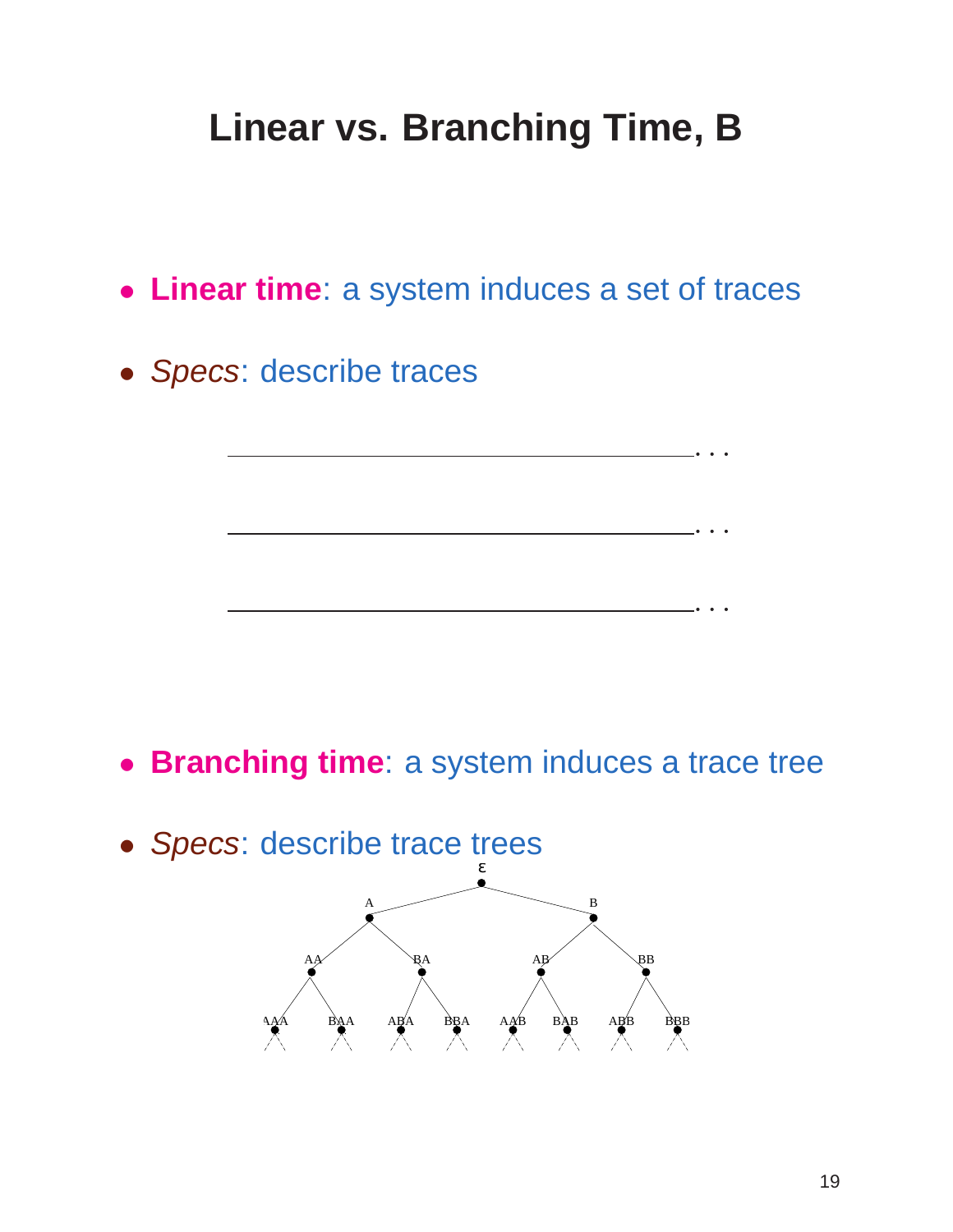### **Linear vs. Branching Time, C**

• Prior developed the idea into Ockhamist and Peircean theories of branching time (branching-time logic without path quantifiers)

Sample formula:  $CKMpMqAMKpMqMKqMp$ 

• Burgess, 1978: "Prior would agree that the determinist sees time as a line and the indeterminist sees times as a system of forking paths."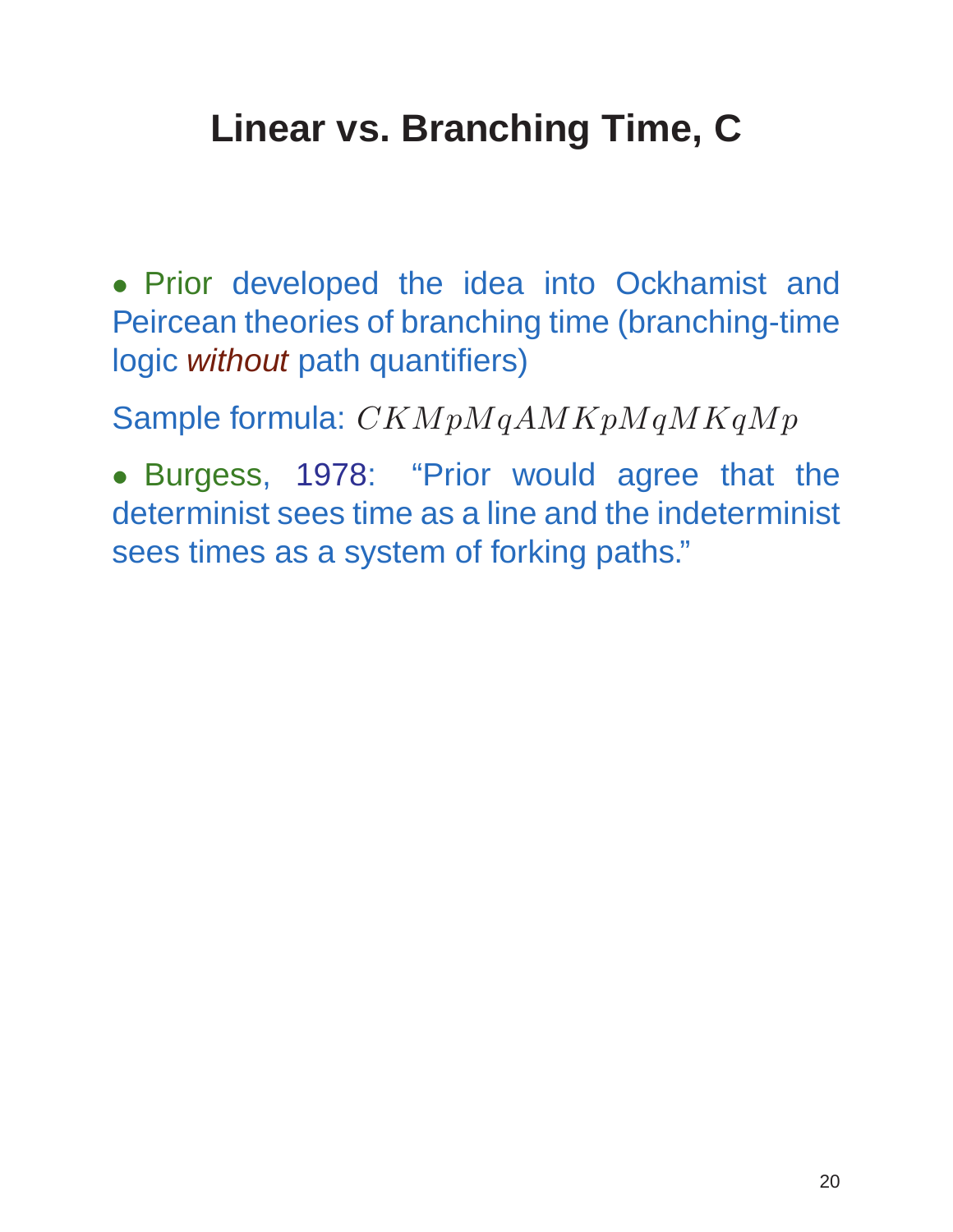## **Linear vs. Branching Time, D**

#### **Philosophical Conundrum**

- Prior:
- **–** Nature of course of time branching
- **–** Nature of course of events linear
- Rescher:
- **–** Nature of time linear
- **–** Nature of course of events branching

**–** "We have 'branching in time', not 'branching of time"'.

**Linear time**: Hans Kamp, Dana Scott and others continued the development of linear time during the 1960s.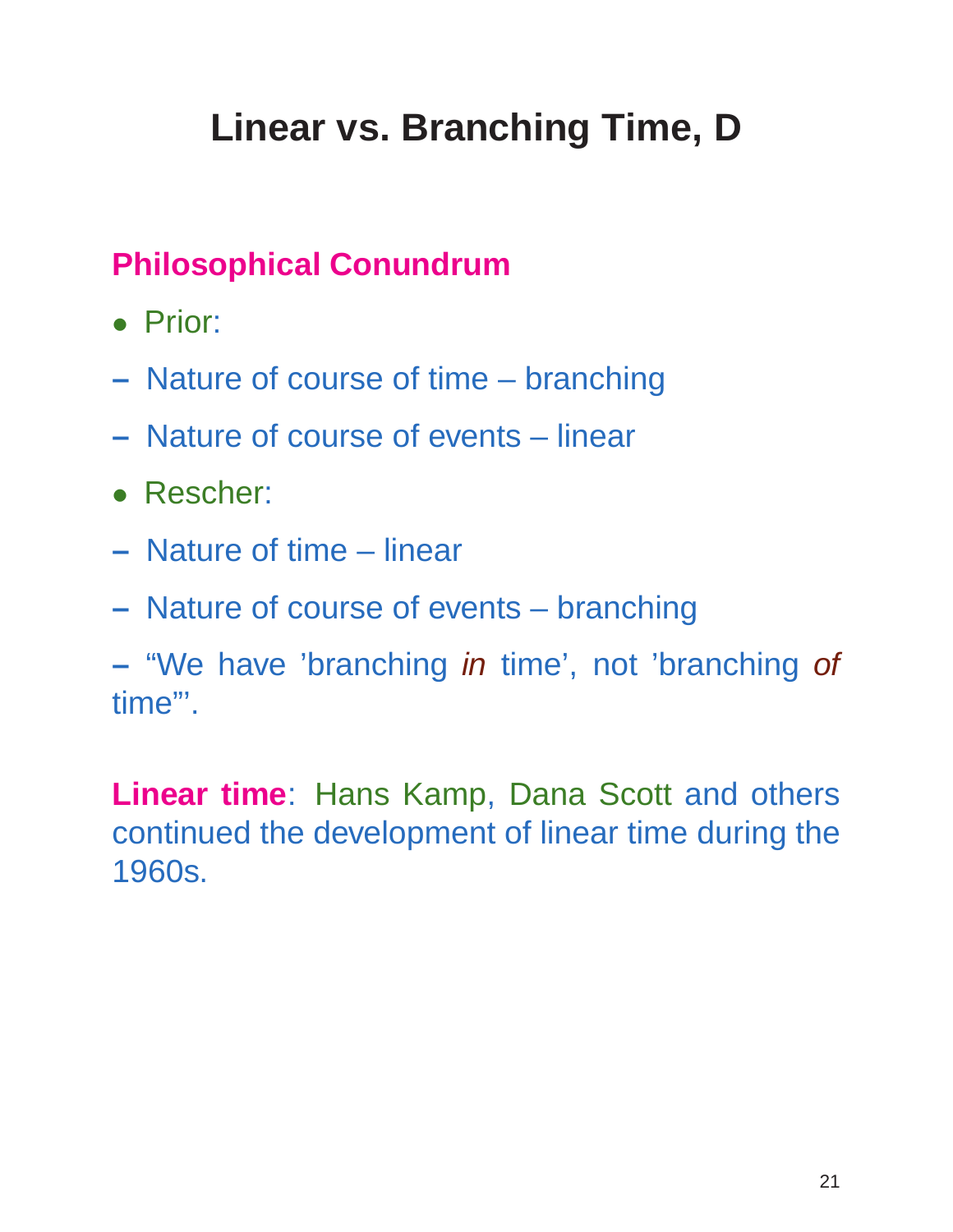### **Temporal and Classical Logics**

#### **Key Theorem**:

• Kamp, 1968: Linear temporal logic with past and binary temporal connectives ("until" and "since") has precisely the expressive power of FO over the integers.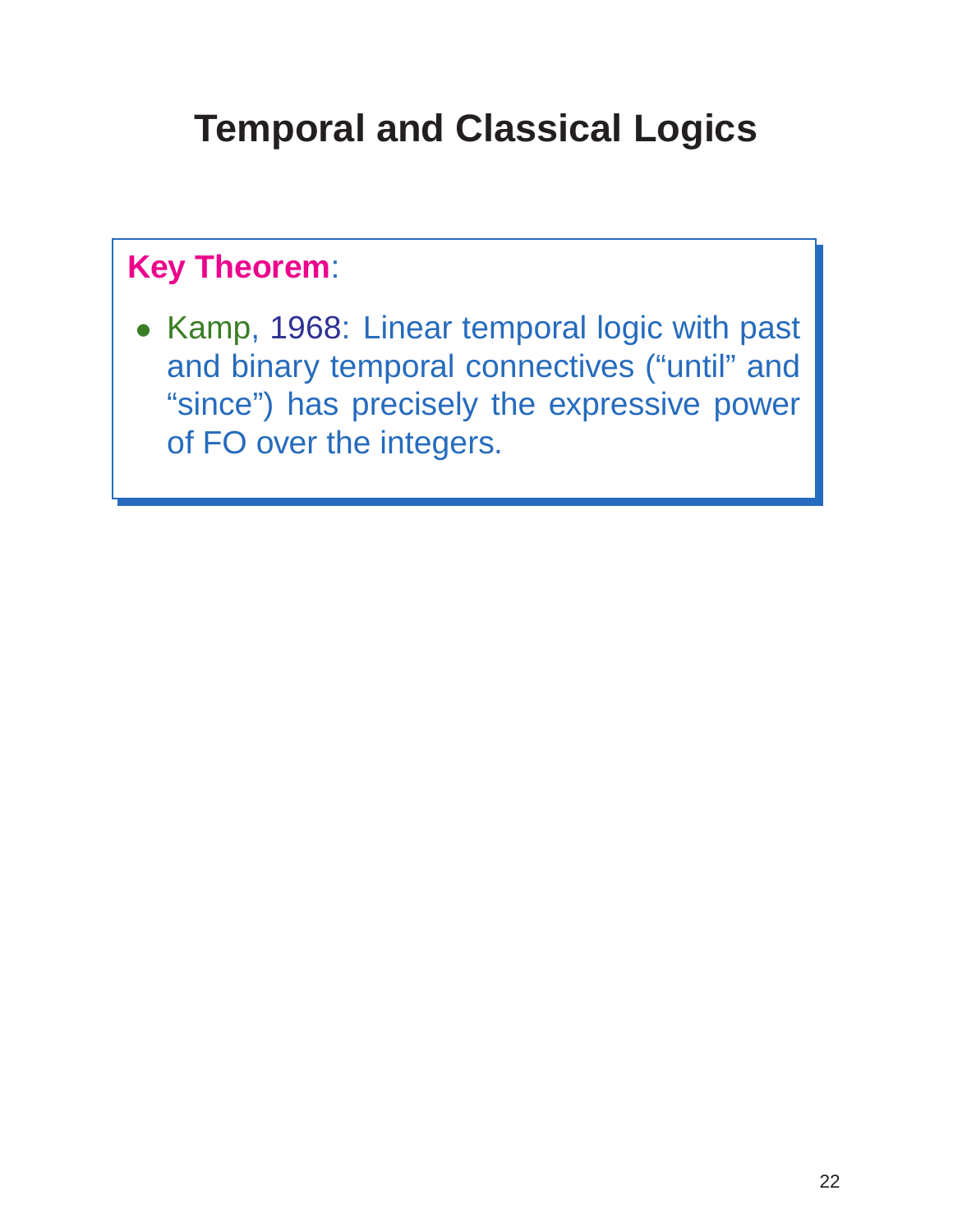## **The Temporal Logic of Programs**

#### **Precursors**:

• Prior: "There are practical gains to be had from this study too, for example in the representation of time-delay in computer circuits"

• Rescher & Urquhart, 1971: applications to processes ("a programmed sequence of states, deterministic or stochastic")

**"Big Bang 1"** [Pnueli, 1977]: • Future linear temporal logic (LTL) as a logic for the specification of non-terminating programs • Temporal logic with "eventually" and "always" (later, with "next" and "until") • Model checking via reduction to MSO and automata

**Crux**: Need to specify ongoing behavior rather than input/output relation!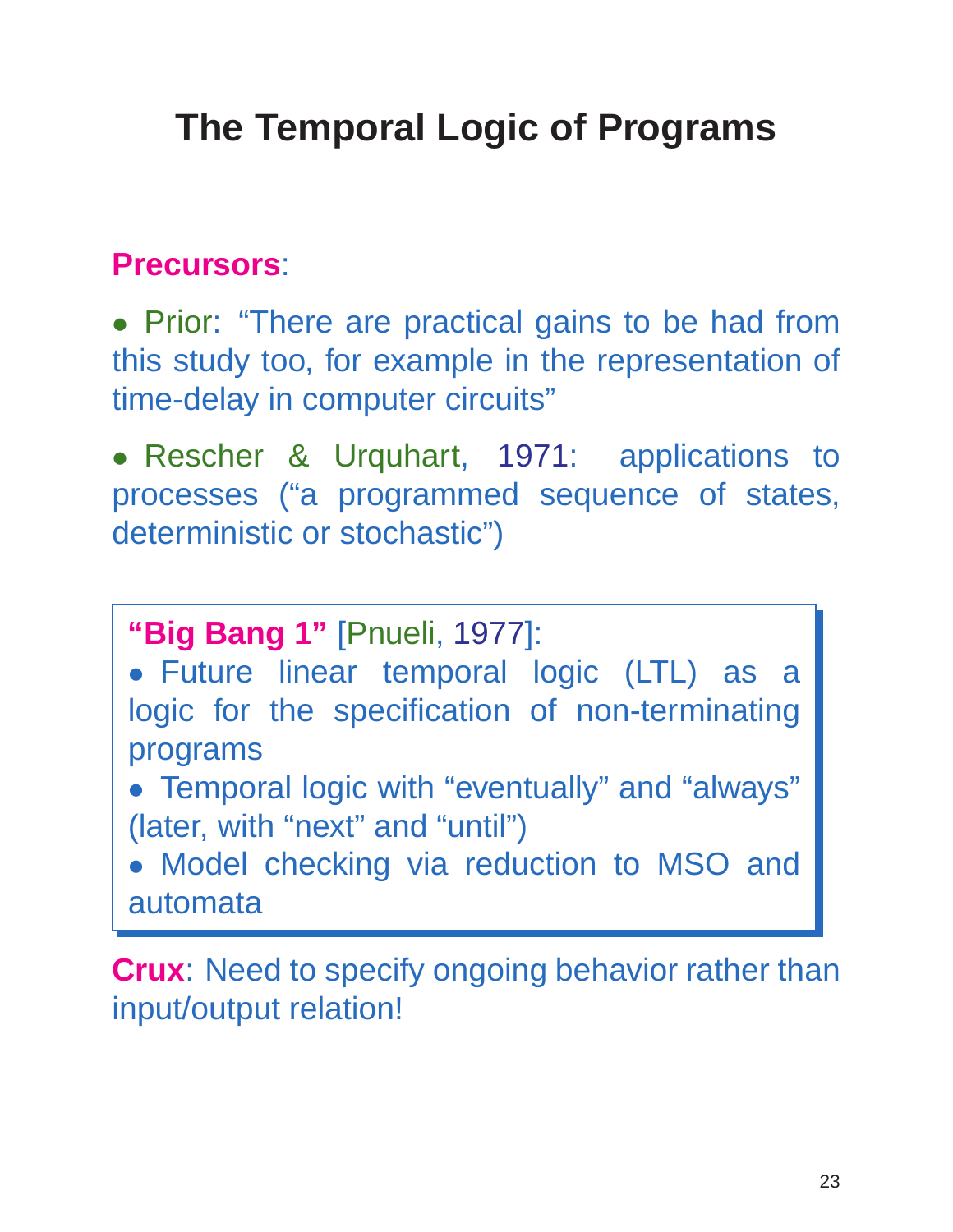#### **Linear Temporal Logic**

**Linear Temporal logic** (LTL): logic of temporal sequences (Pnueli, 1977)



• π,w |= ϕ until ψ if w • ϕ ✲• ϕ ✲ • ϕ ✲• ψ ✲•. ..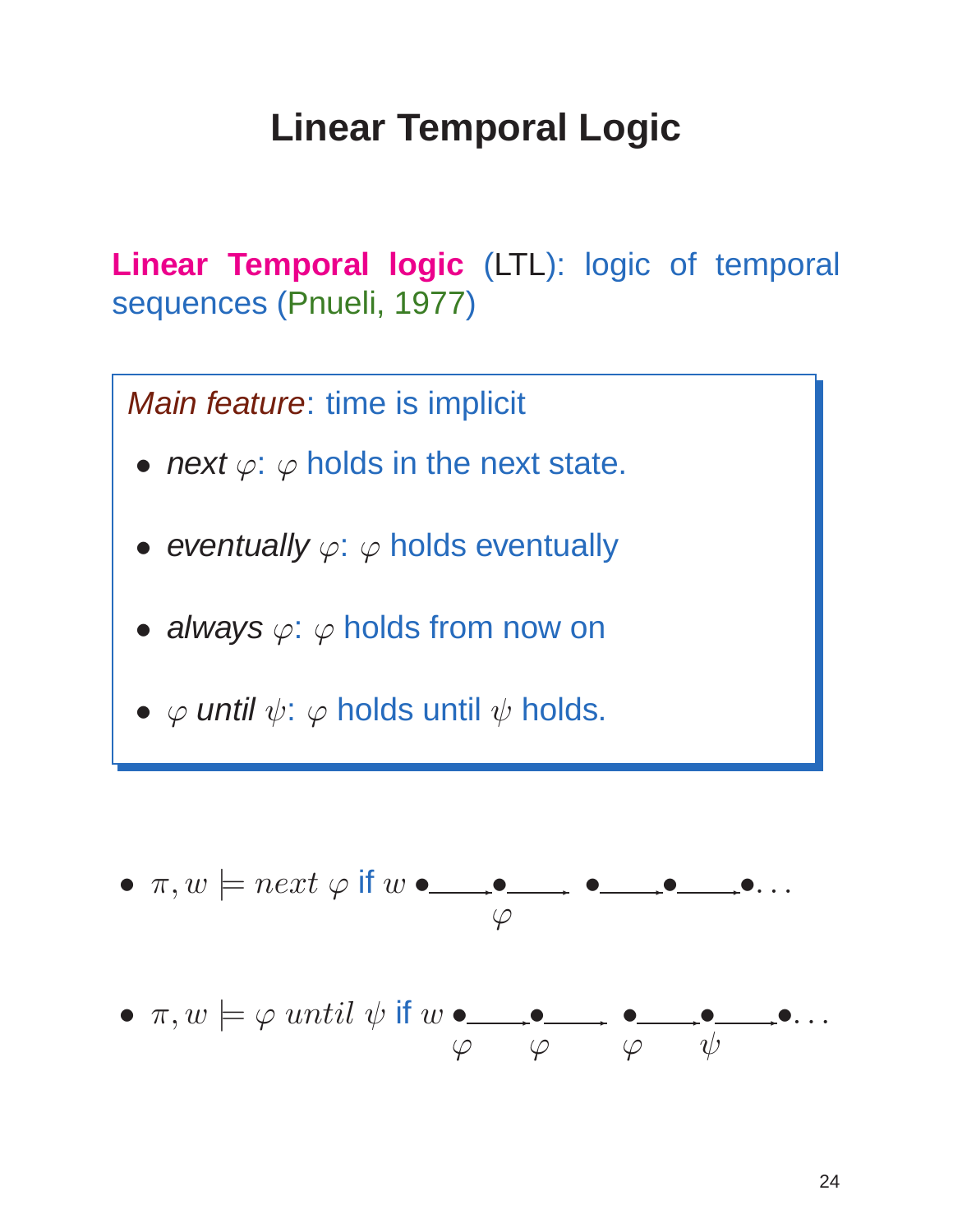#### **Examples**

- always not  $(CS_1$  and  $CS_2$ ): mutual exclusion (safety)
- always (Request implies eventually Grant): **liveness**
- always (Request implies (Request until Grant)): liveness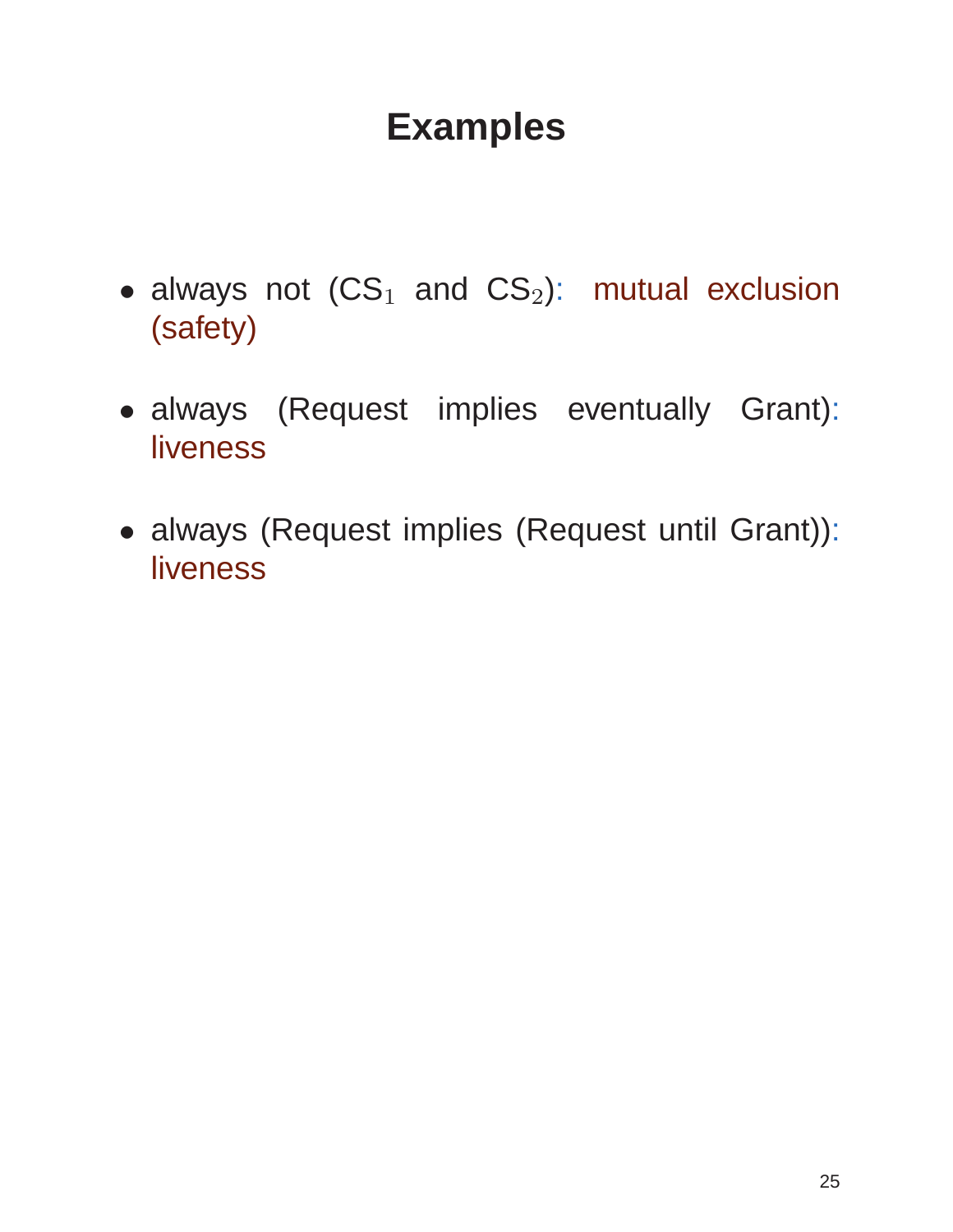### **Expressive Power**

- Gabbay, Pnueli, Shelah & Stavi, 1980: Propositional LTL has precisely the expressive power of FO over the naturals.
- Thomas, 1979: FO over naturals has the expressive power of star-free  $\omega$ -regular expressions

**Summary**: LTL=FO=star-free ω-RE < MSO=ω-RE

Meyer on LTL, 1980, in "Ten Thousand and One Logics of Programming":

"The corollary due to Meyer – I have to get in my controversial remark – is that that [GPSS'80] makes it theoretically uninteresting."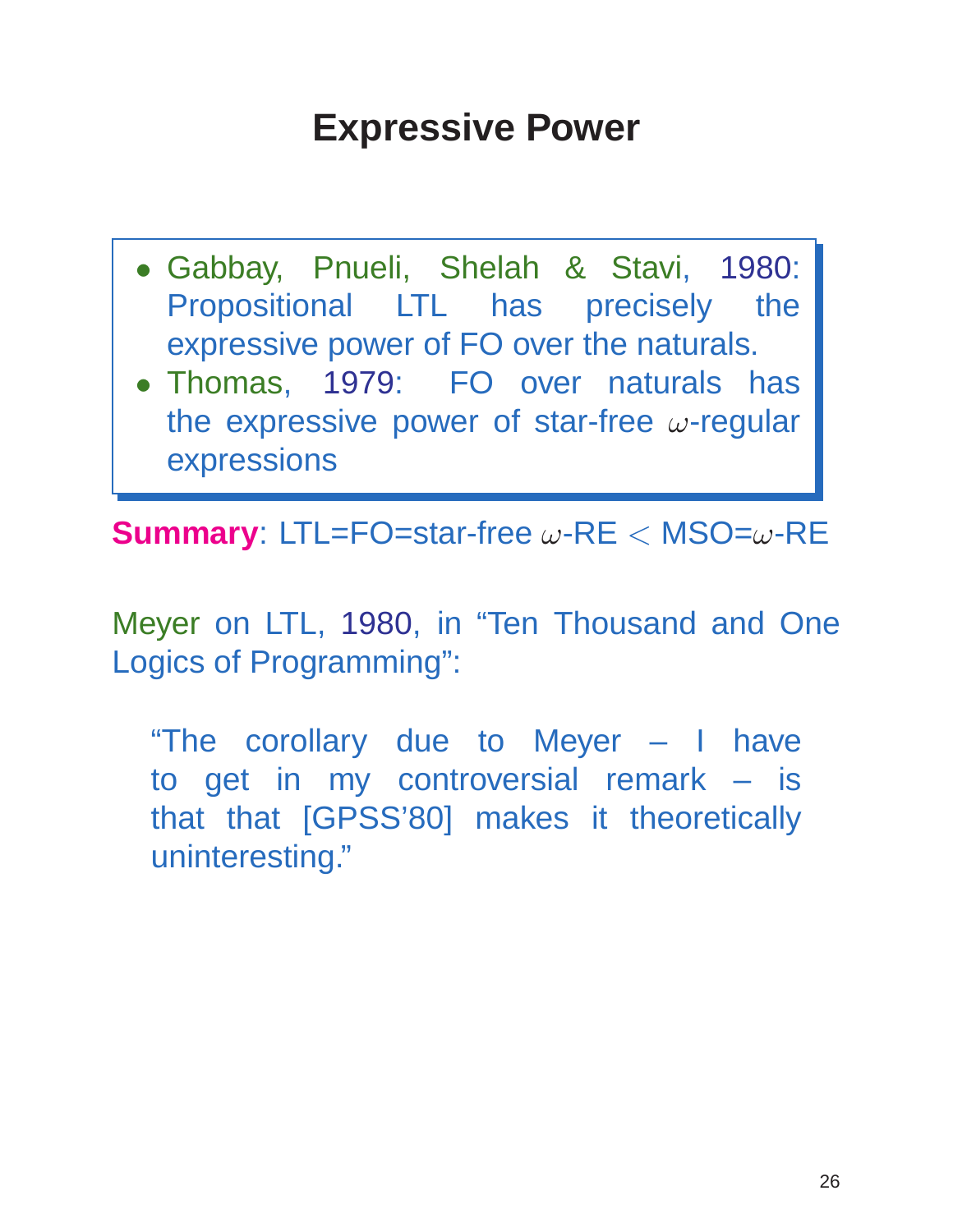# **Computational Complexity**

**Recall**: Satisfiability of FO over traces is nonelementary



**Basic Technique: tableau (influenced by branching**time techniques)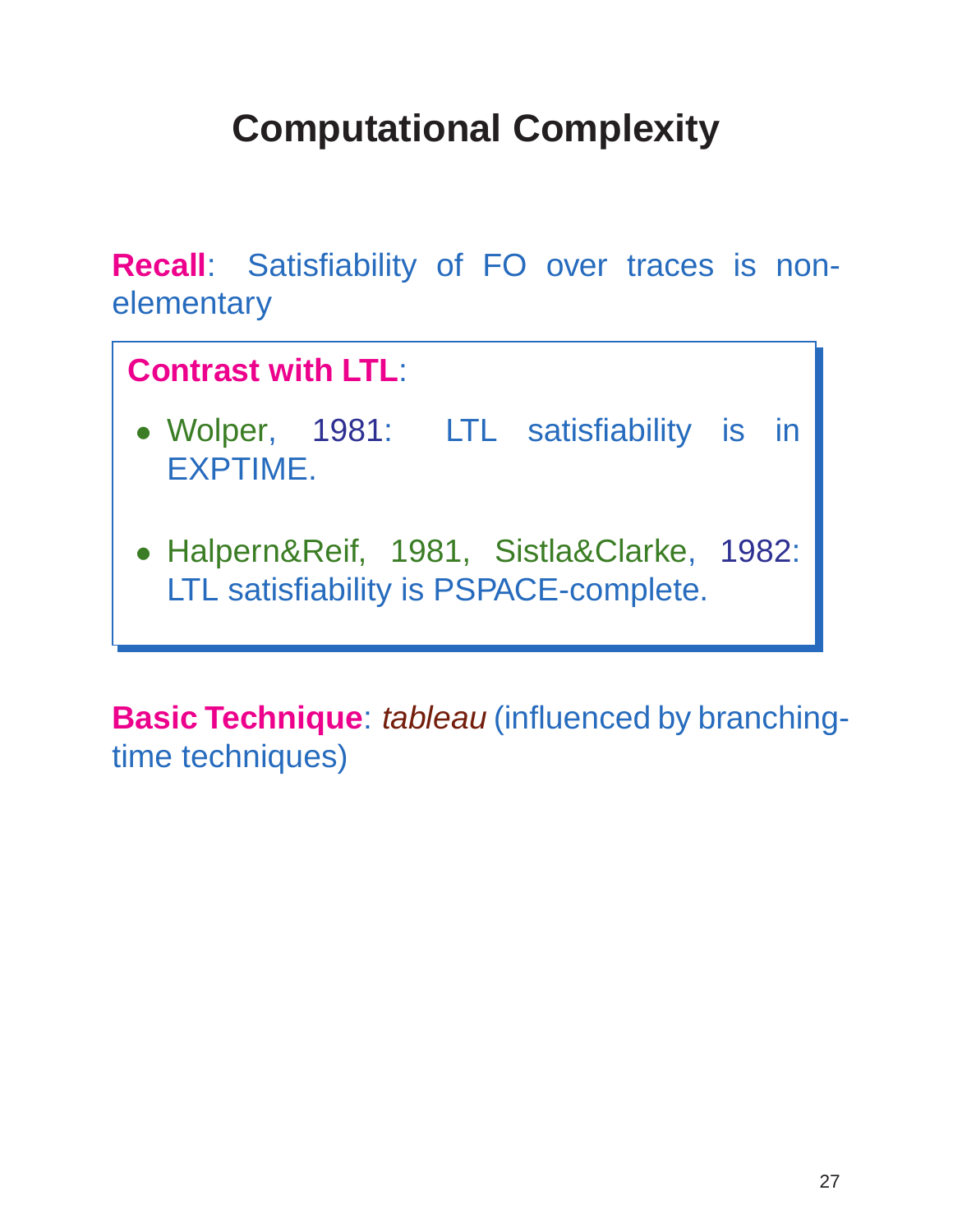### **Model Checking**

**"Big Bang 2"** [Clarke & Emerson, 1981, Queille & Sifakis, 1982]: Model checking programs of size  $m$  wrt CTL formulas of size  $n$  can be done in time  $mn$ .

**Linear-Time Response** [Lichtenstein & Pnueli, 1985]: Model checking programs of size  $m$  wrt LTL formulas of size  $n$  can be done in time  $m2^{O(n)}$ (tableau-based).

#### **Seemingly**:

- Automata: Nonelementary
- Tableaux: exponential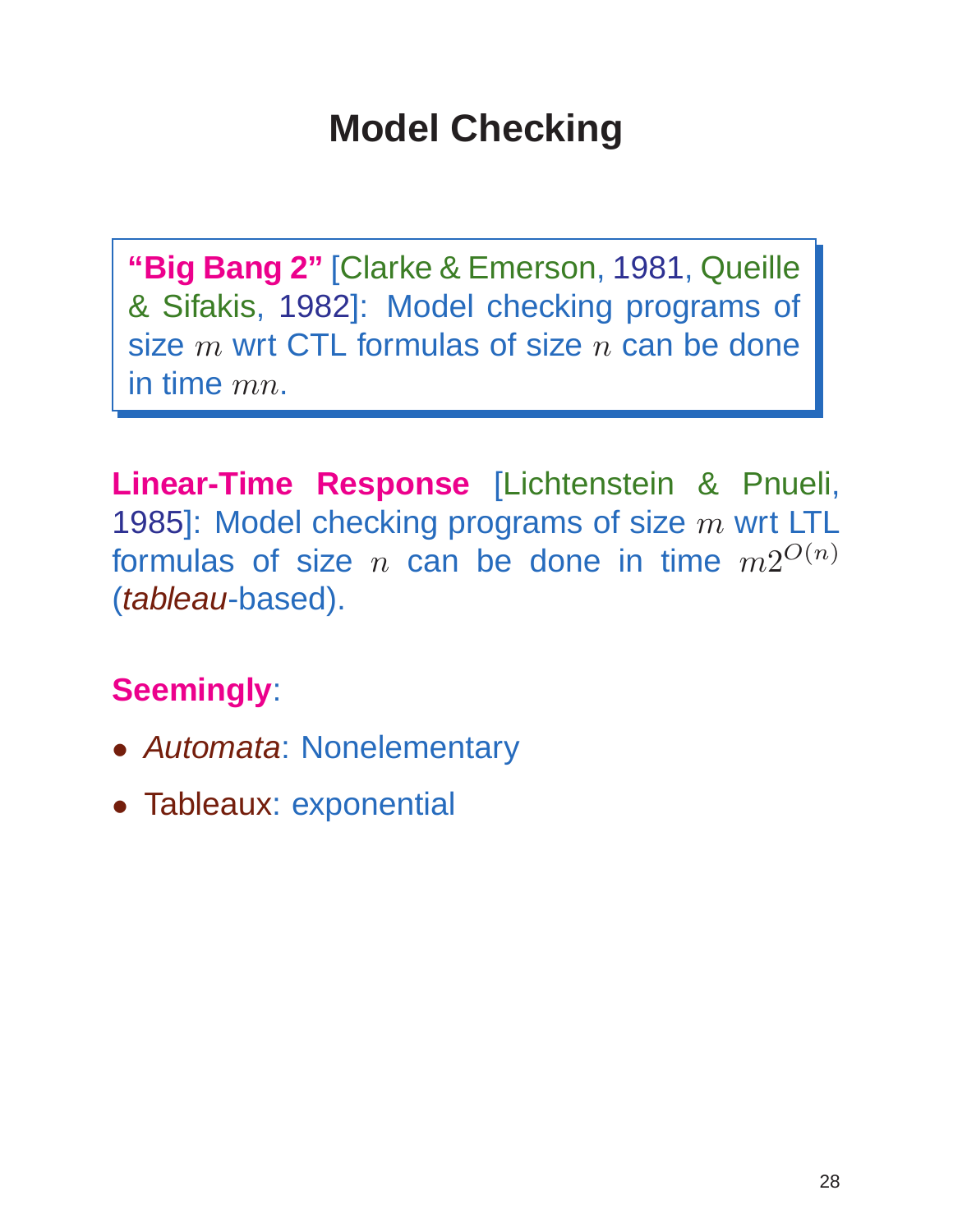#### **Back to Automata**

#### **Exponential-Compilation Theorem**:

[V. & Wolper,1983–1986]

Given an LTL formula  $\varphi$  of size n, one can construct a Büchi automaton  $A_\varphi$  of size  $2^{O(n)}$  such that a trace σ satisfies  $\varphi$  if and only if σ is accepted by  $A_{\varphi}$ .

**Automata-Theoretic Algorithms**: 1. LTL Satisfiability:  $\varphi$  is satisfiable iff  $L(A_{\varphi}) \neq \emptyset$  (PSPACE) 2. LTL Model Checking:  $M \models \varphi$  iff  $L(M \times A_{\neg \varphi}) = \emptyset$   $(m2^{O(n)})$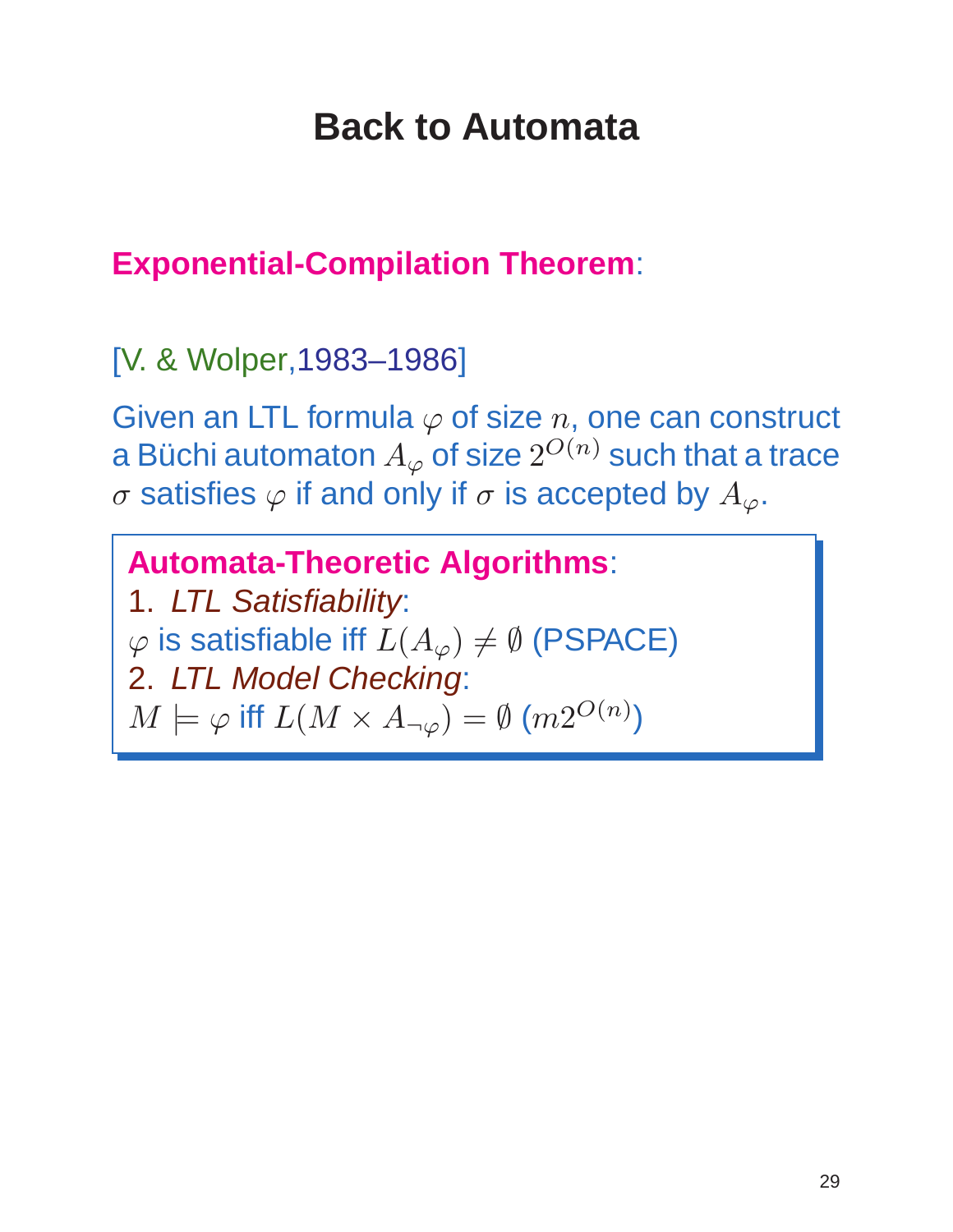### **Reduction to Practice**

#### **Practical Theory**:

• Courcoubetis, V., Yannakakis & Wolper, 1989: Optimized search algorithm for explicit model checking

• Burch, Clarke, McMillan, Dill & Hwang, 1990: Symbolic algorithm for LTL compilation

• Clarke, Grumberg & Hamaguchi, 1994: Optimized symbolic algorithm for LTL compilation

• Gerth, Peled, V. & Wolper, 1995: Optimized explicit algorithm for LTL compilation

#### **Implementation**:

• COSPAN [Kurshan, 1983]: deterministic automata specs

- Spin [Holzmann, 1995]: Promela w. LTL:
- SMV [McMillan, 1995]: SMV w. LTL

Satisfactory solution to Church's problem? Almost, but not quite, since  $LTL < MSO = \omega$ -RE.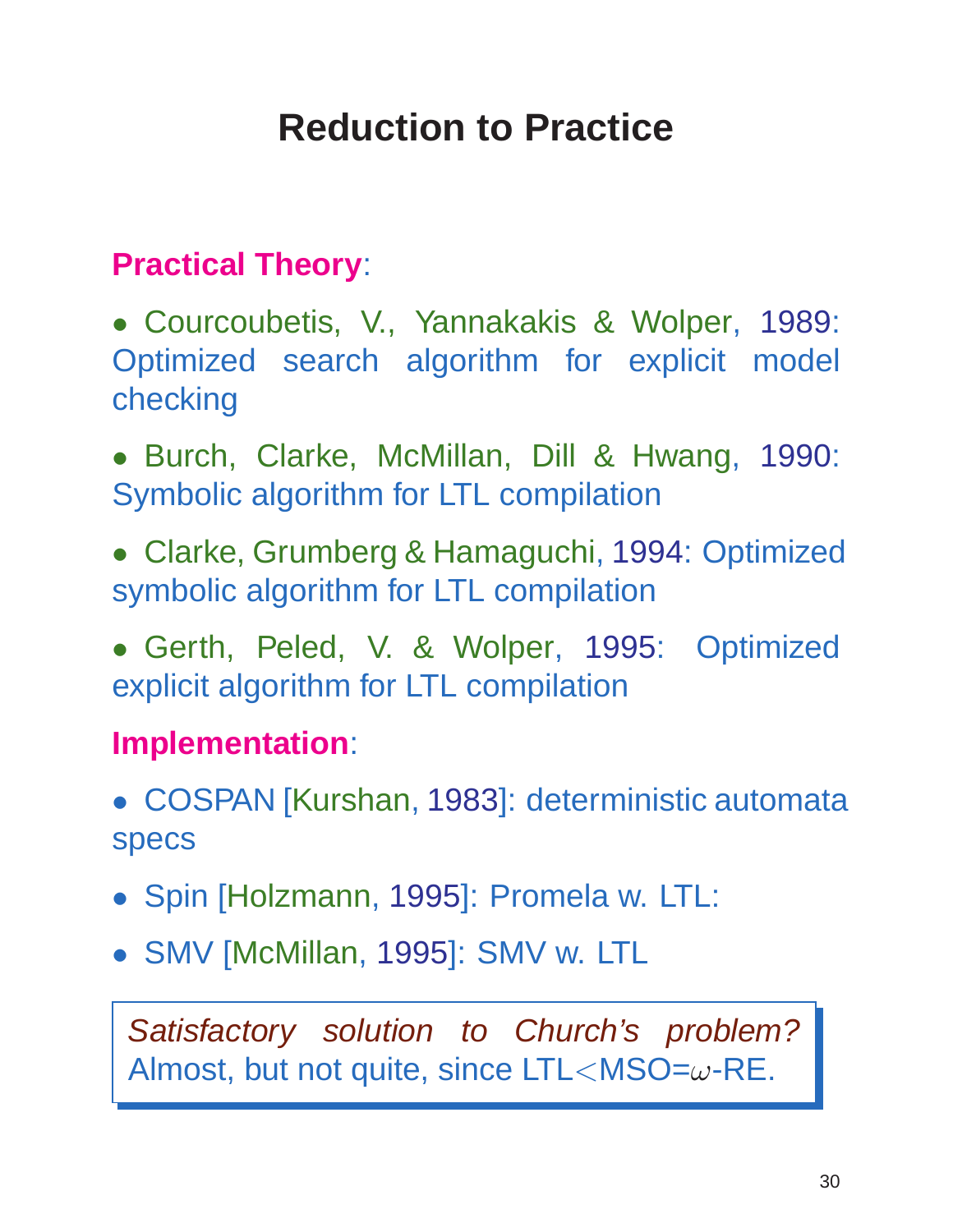### **Enhancing Expressiveness**

• Wolper, 1981: Enhance LTL with grammar operators, retaining EXPTIME-ness (PSPACE [SC'82])

• V. & Wolper, 1983: Enhance LTL with automata, retaining PSPACE-completeness

• Sistla, V. & Wolper, 1985: Enhance LTL with 2ndorder quantification, losing elementariness

• V., 1989: Enhance LTL with fixpoints, retaining PSPACE-completeness

**Bottom Line:** ETL (LTL w. automata) =  $\mu$ TL (LTL w. fixpoints) = MSO, and has exponentialcompilation property.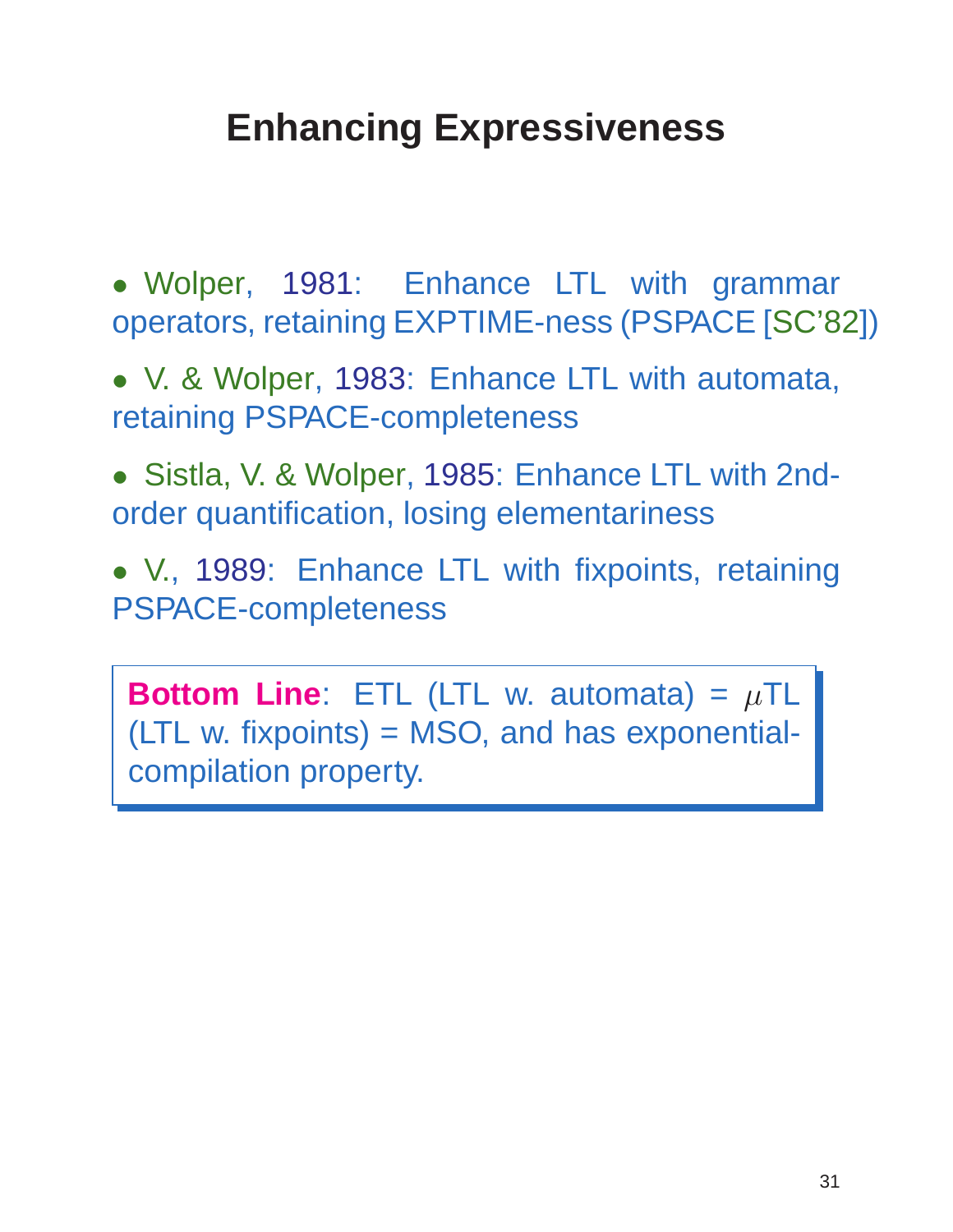## **Thread V: Dynamic and Branching-Time Logics**

**Dynamic Logic** [Pratt, 1976]: • The  $\Box \varphi$  of modal logic can be taken to mean " $\varphi$  holds after an execution of a program step". • Dynamic modalities:  $- [\alpha] \varphi - \varphi$  holds after all executions of  $\alpha$ .  $\psi \rightarrow [\alpha]\varphi$  corresponds to Hoare triple  $\{\psi\}\alpha\{\varphi\}.$ 

**Propositional Dynamic Logic** [Fischer & Ladner, 1977]: Boolean propositions, programs – regular expressions over atomic programs.

**Satisfiability** [Pratt, 1978]: EXPTIME – using tableau-based algorithm

**Extensions to nonterminating programs** [Streett 1981, Harel & Sherman 1981] – awkward compared to linear temporal logic.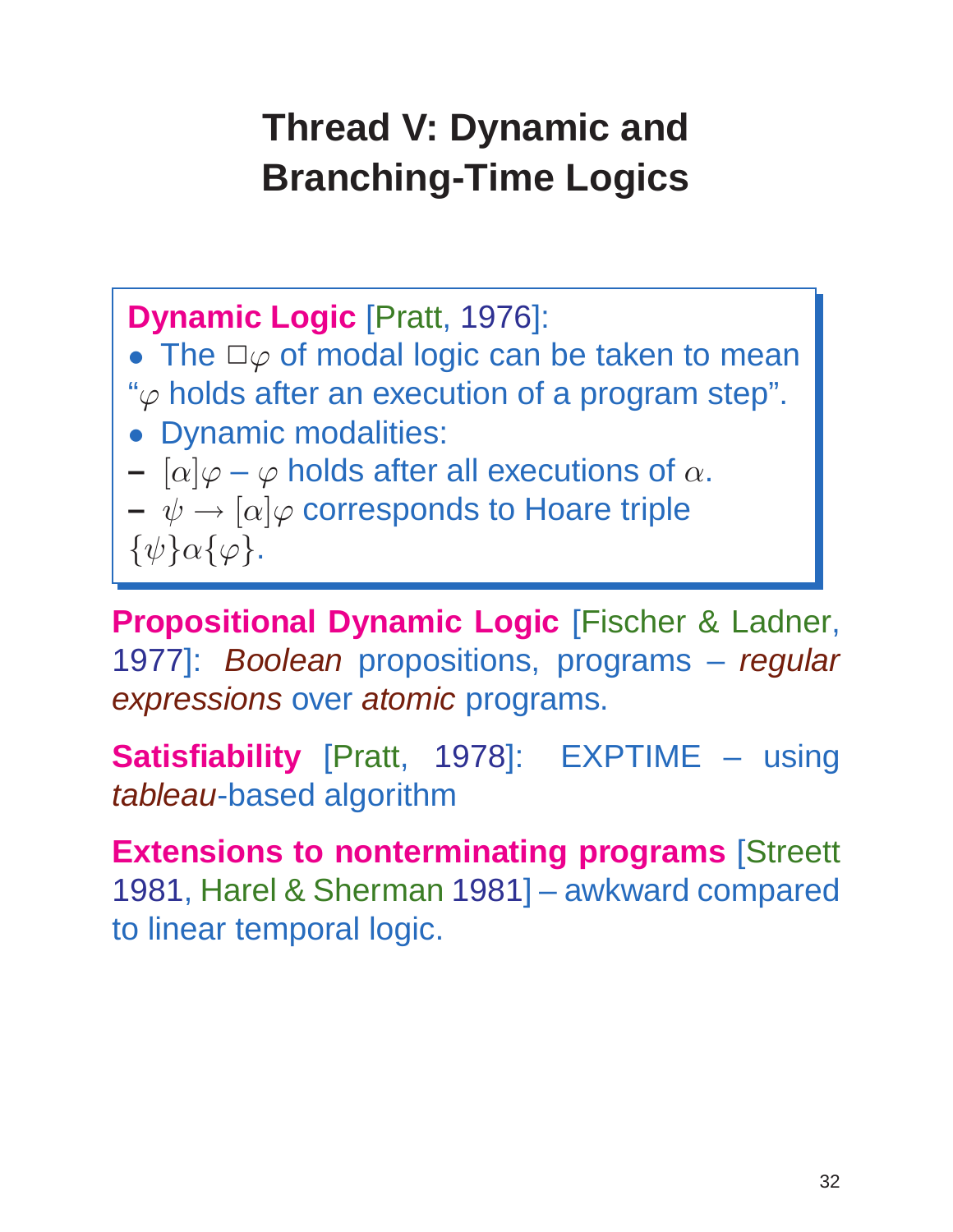## **Branching-Time Logic**

**From dynamic logic back to temporal logic**: The dynamic-logic view is clearly branching; what is the analog for temporal logic?

- Emerson & Clarke, 1980: correcteness properties as fixpoints over computation trees
- Ben-Ari, Manna & Pnueli, 1981: branching-time logic UB; saistisfiability in EXPTIME using tablueax
- Clarke & Emerson, 1981: branching-time logic CTL; efficient model checking
- Emerson & Halpern, 1983: branching-time logic CTL<sup>∗</sup> – ultimate branching-time logic
	- **Key Idea**: Prior missed path quantifiers •  $\forall$  eventually p: on all possible futures, p

eventually happen.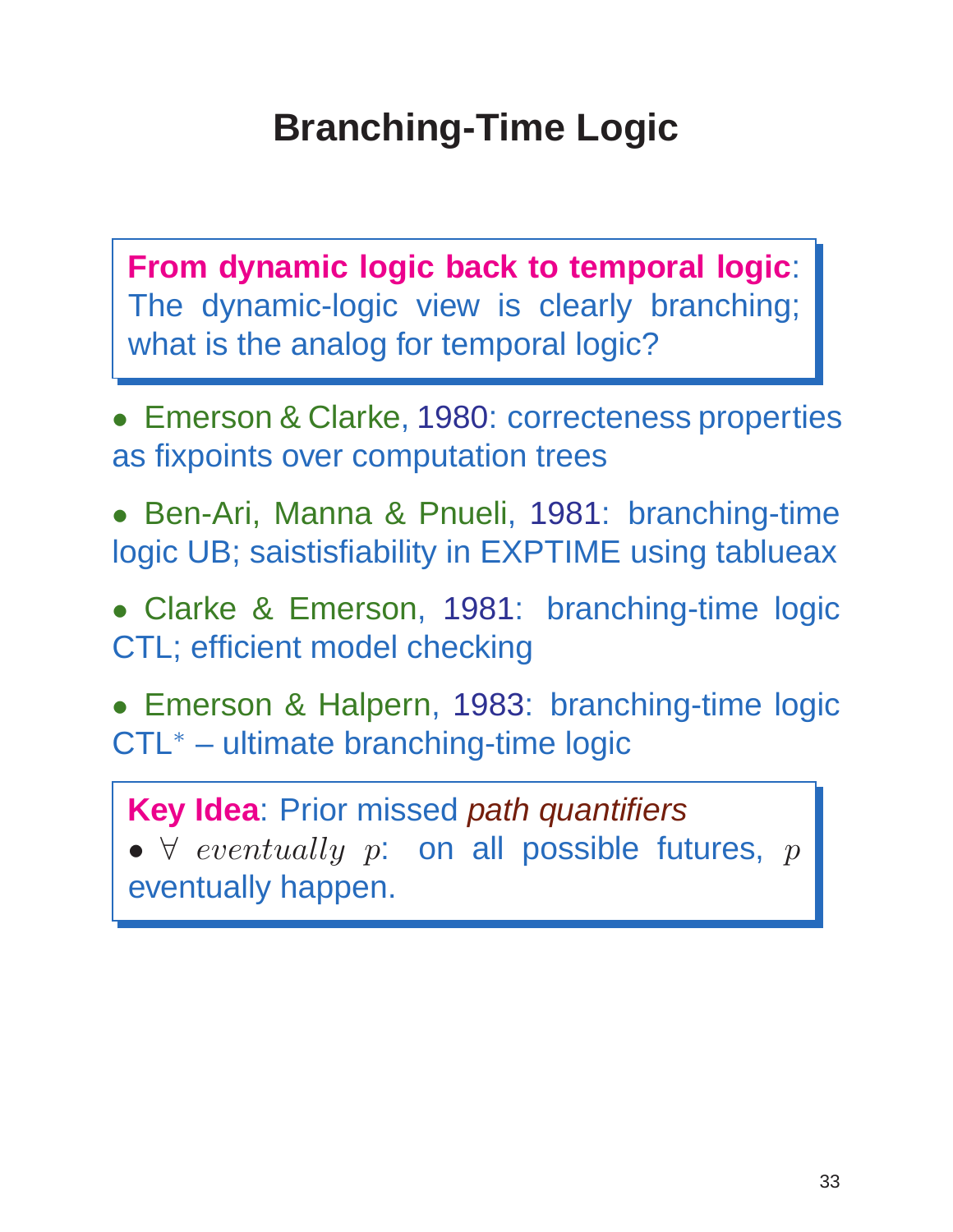### **Linear vs. Branching Temporal Logics**

- **Linear time**: a system generates a set of computations
- Specs: describe computations
- LTL:  $always$ (request  $\rightarrow eventually$  grant)

- **Branching time**: a system generates a computation tree
- Specs: describe computation trees
- CTL:  $\forall always$  (request  $\rightarrow \forall eventually$  grant)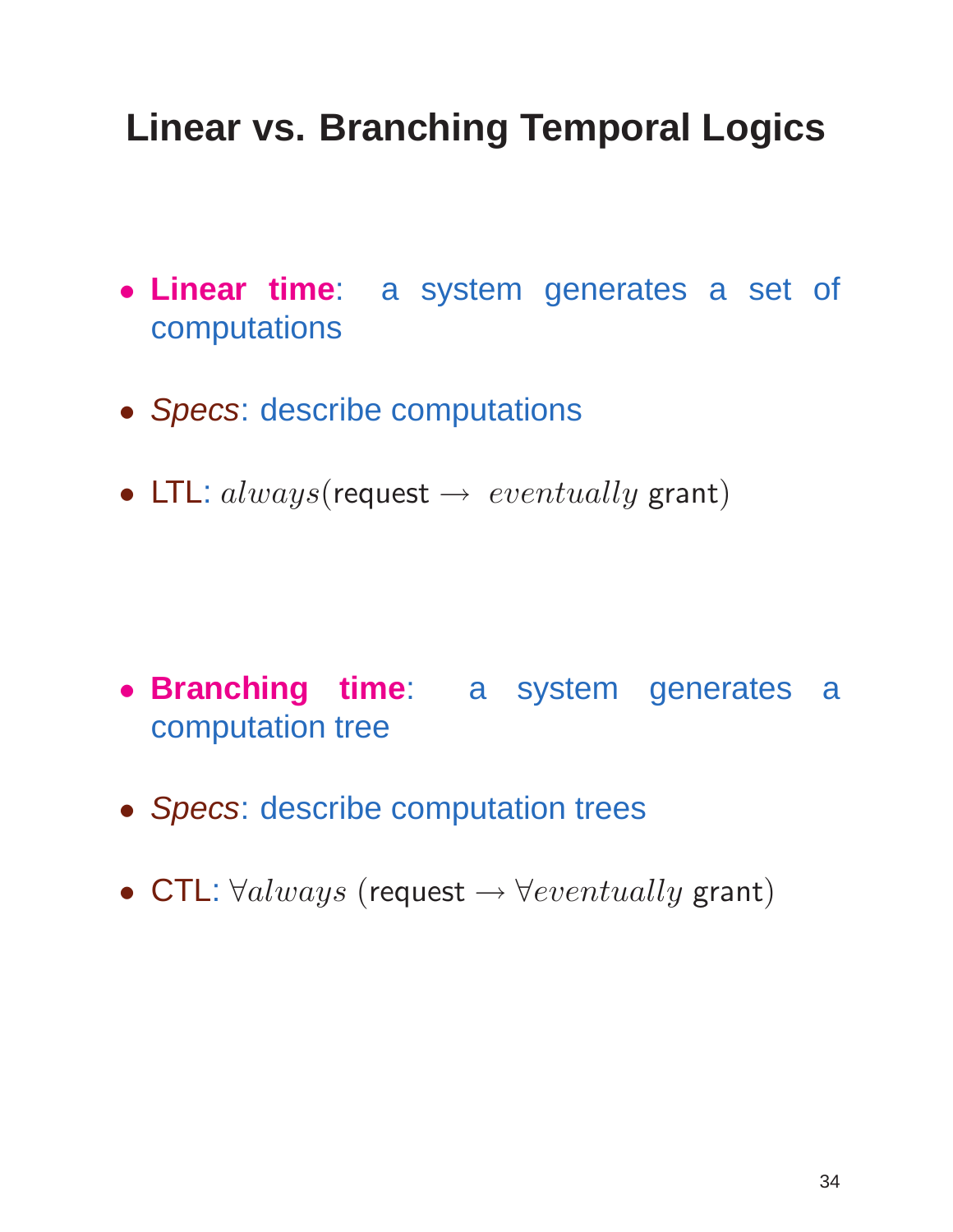# **Combining Dynamic and Temporal Logics**

#### **Two distinct perspectives**:

- Temporal logic: state based
- Dynamic logic: action based

#### **Symbiosis**:

• Harel, Kozen & Parikh, 1980: Process Logic (branching time)

• V. & Wolper, 1983: Yet Another Process Logic (branching time)

• Harel and Peleg, 1985: Regular Process Logic (linear time)

• Henriksen and Thiagarajan, 1997: Dynamic LTL (linear time)

#### **Tech Transfer**:

- •
- Beer, Ben-David & Landver, IBM, 1998: RCTL (branching time)
- Beer, Ben-David, Eisner, Fisman, Gringauze, Rodeh, IBM, 2001: Sugar (branching time)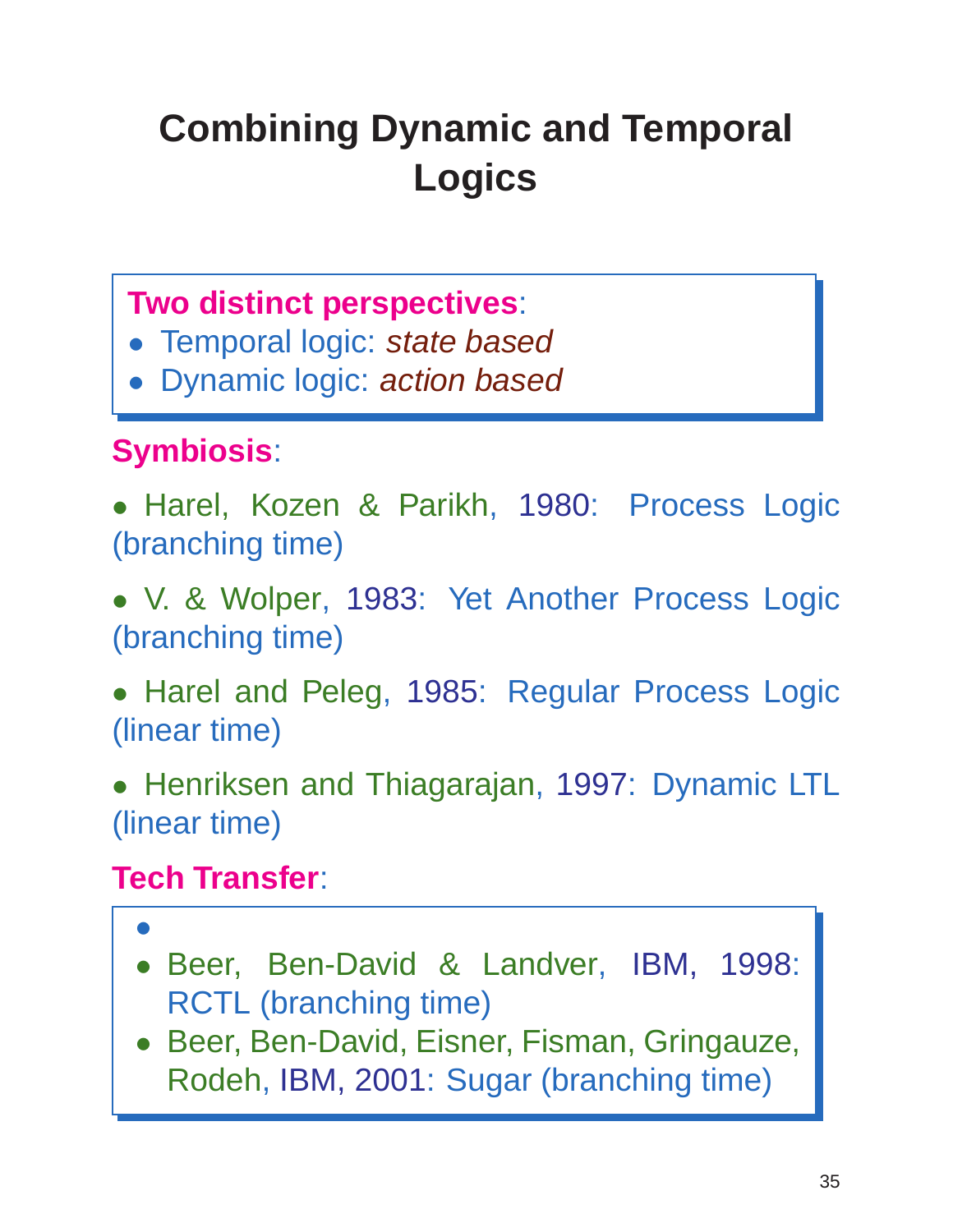## **Thread VI: From LTL to PSL**

#### **Model Checking at Intel**

Prehistory:

- 1990: successful feasibility study using Kurshan's **COSPAN**
- 1992: a pilot project using CMU's SMV
- 1995: an internally developed (linear time) property-specification language

#### History:

- 1997: Development of 2nd-generation technology started (engine and language)
- 1999: BDD-based model checker released
- 2000: SAT-based model checker released
- 2000: ForSpec (language) released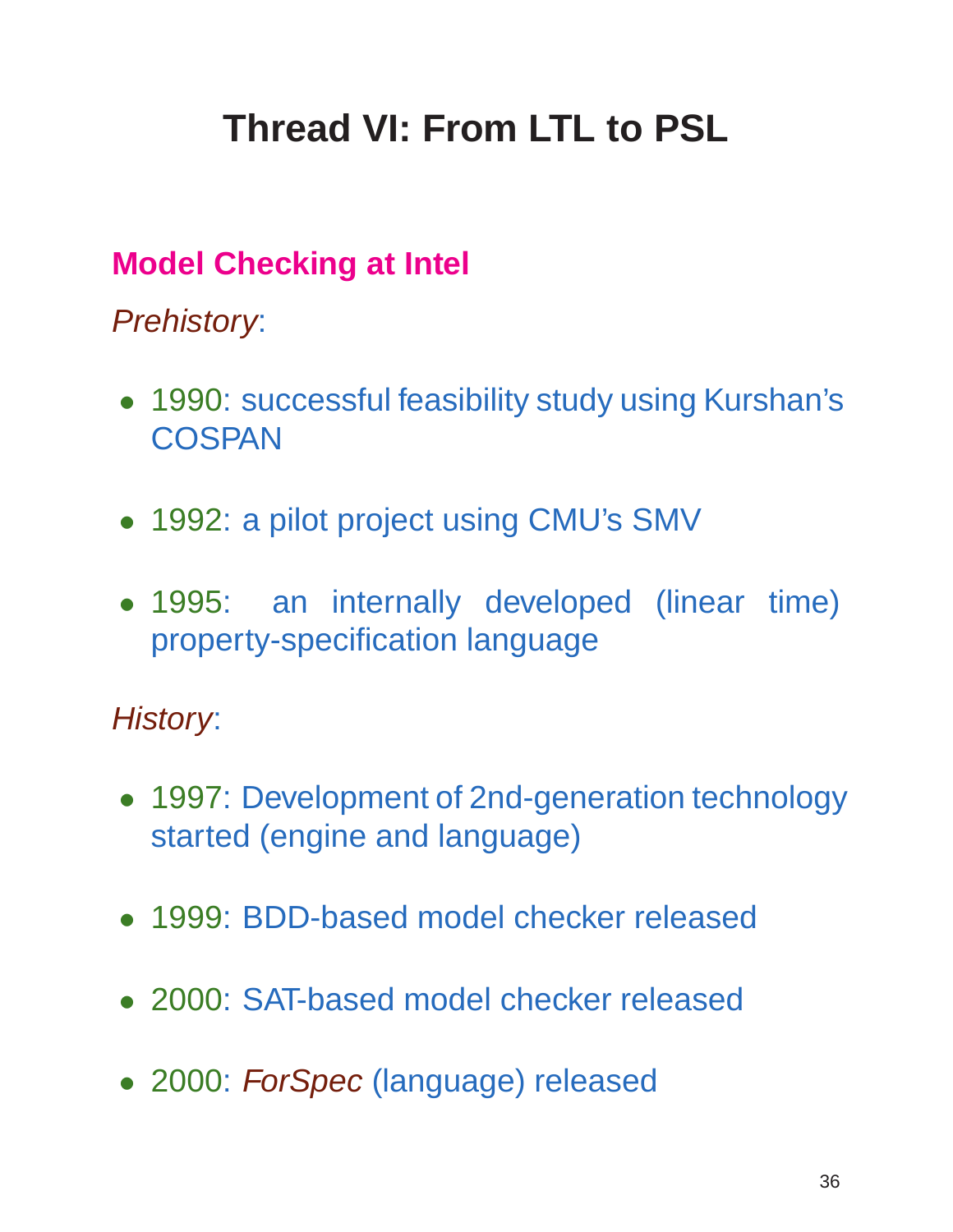## **Dr. Vardi Goes to Intel**

```
1997: (w. Fix, Hadash, Kesten, & Sananes)
V.: How about LTL?
F., H., K., & S.: Not expressive enough.
V.: How about ETL? \muTL?
F., H., K., & S.: Users will object.
1998 (w. Landver)
V.: How about ETL?
L.: Users will object.
L.: How about regular expressions?
V.: They are equivalent to automata!
```
**RELTL**: LTL plus dynamic modalities, interpreted linearly –  $[e]\varphi$ 

#### **Easy**: RELTL=ETL=ω-RE

ForSpec: RELTL + hardware features (clocks and resets) [Armoni, Fix, Flaisher, Gerth, Ginsburg, Kanza, Landver, Mador-Haim, Singerman, Tiemeyer, V., Zbar]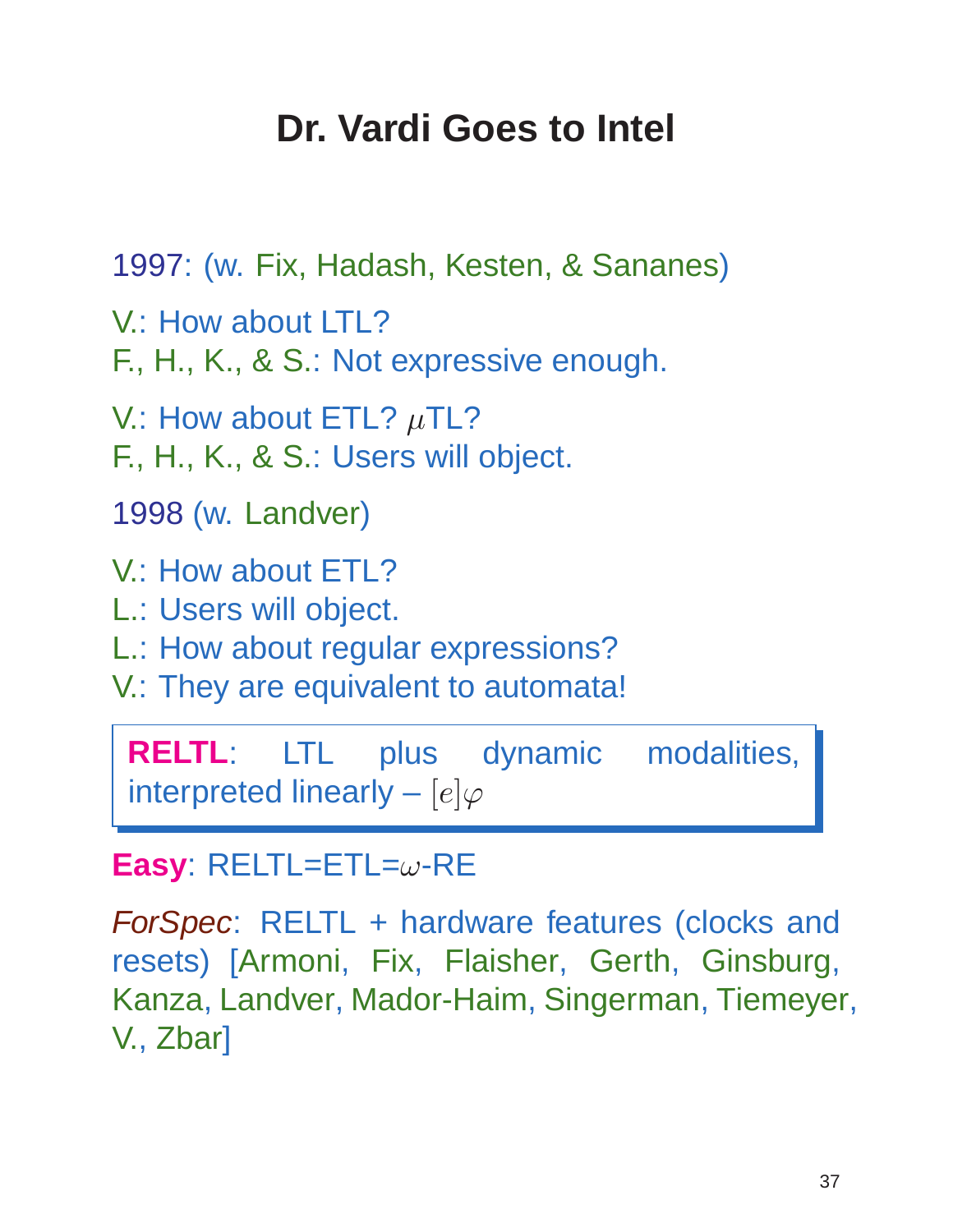## **From ForSpec to PSL**

#### **Industrial Standardization**:

- Process started in 2000
- Four candidates: IBM's Sugar, Intel's ForSpec, Mororola's CBV, and Verisity's E.
- Fierce debate on linear vs. branching time

#### **Outcome**:

- Big political win for IBM (see references to PSL/Sugar)
- Big technical win for Intel
- **–** PSL is LTL + RE + clocks + resets
- **–** Branching-time extension as an acknowledgement to Sugar
- **–** Some evolution over time in hardware features
- Major influence on the design of SVA (another industrial standard)

**Bottom Line:** Huge push for model checking in industry.